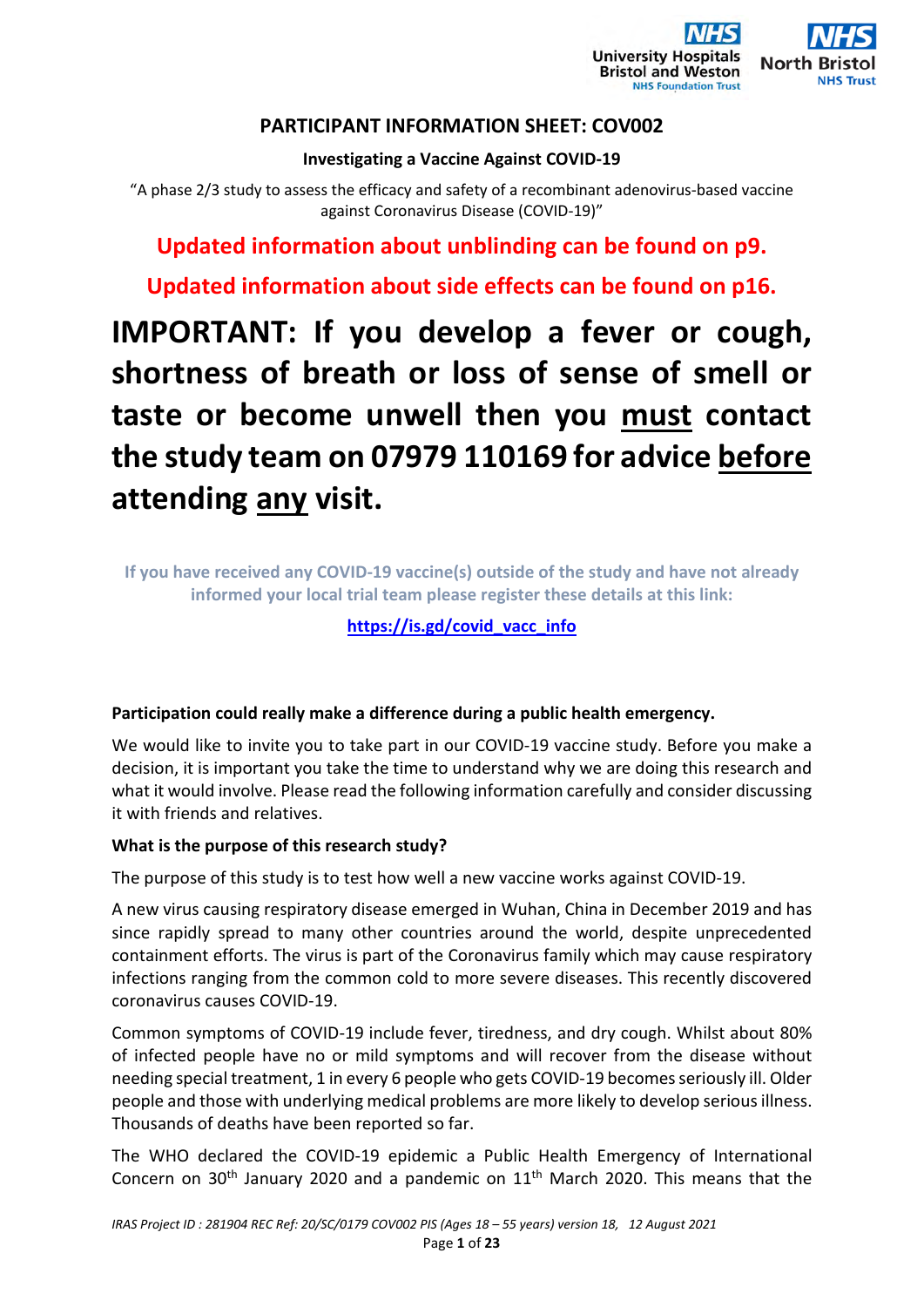

epidemic is expected to spread to all countries of the world and infect 50-80% of people. There are no currently licensed vaccines for COVID-19. Vaccines are the most cost effective way of controlling outbreaks and the international community have stepped-up their efforts towards developing one against COVID-19.

This study will enable us to assess how well people across a broad range of ages may be protected from COVID-19 with this new vaccine called ChAdOx1 nCoV-19. It will also give us valuable information on safety aspects of the vaccine and how well participants' immune systems respond to immunisation with the vaccine.

## **Summary of the study**

In total this study will enrol up to 12, 390 adults and children across the UK.

- Adult participants will be randomised to receive one or two doses of either the *ChAdOx1 nCoV-19* or a licensed vaccine (MenACWY) that will be used as a 'control' for comparison
- Participants in some groups will be invited to receive a second (booster) dose of the vaccine
- Between 6 and 12 blood tests will be taken over the course of a year to check if there are any problems and to look at immune responses to the vaccine
- Samples of nasal fluid will be collected on day of vaccination and at day 28
- For some participants there will be a diary to complete for up to 28 days following vaccination
- There is a weekly questionnaire that monitors your and members of your household's exposure to COVID-19
- In order to monitor for exposure to COVID-19 in those who do not develop symptoms we will perform weekly nasal swabs or saliva collection
- The study will take a year to complete (from the time the final dose of vaccine is given)

## **What is the vaccine we are testing?**

The vaccine we are testing in this research study is called *ChAdOx1 nCoV-19*.

ChAdOx1 nCoV-19 is made from a virus (ChAdOx1), which is a weakened version of a common cold virus (adenovirus) from chimpanzees that has been genetically changed so that it is impossible for it to grow in humans. To this virus we have added genes that make proteins from the COVID-19 virus (SARS-CoV-2) called Spike glycoprotein (S), which play an essential role in the infection pathway of the SARS-CoV-2 virus. By vaccinating with ChAdOx1 nCoV-19, we are hoping to make the body recognise and develop an immune response to the Spike protein that will help stop the SARS-CoV-2 virus from entering human cells and therefore prevent infection. Vaccines made from the ChAdOx1 virus have been given to more than 320 people to date, and have been shown to be safe and well tolerated, although they can cause temporary side effects which are explained below (see section *Are there any risks from taking part in the trial?*).

The vaccine ChAdOx1 nCoV-19 was first given to 500 healthy adults in Oxford in April 2020 as part of a separate safety trial (COV001). Including in this current trial (COV002), the vaccine has now been given to over 5000 people in total. The most up to date recruitment figures will be provided at the first visit.

We are not sure what dose of vaccine is most likely to be protective against COVID-19 disease. Vaccine doses are measured using standard scientific test methods. The vaccine received by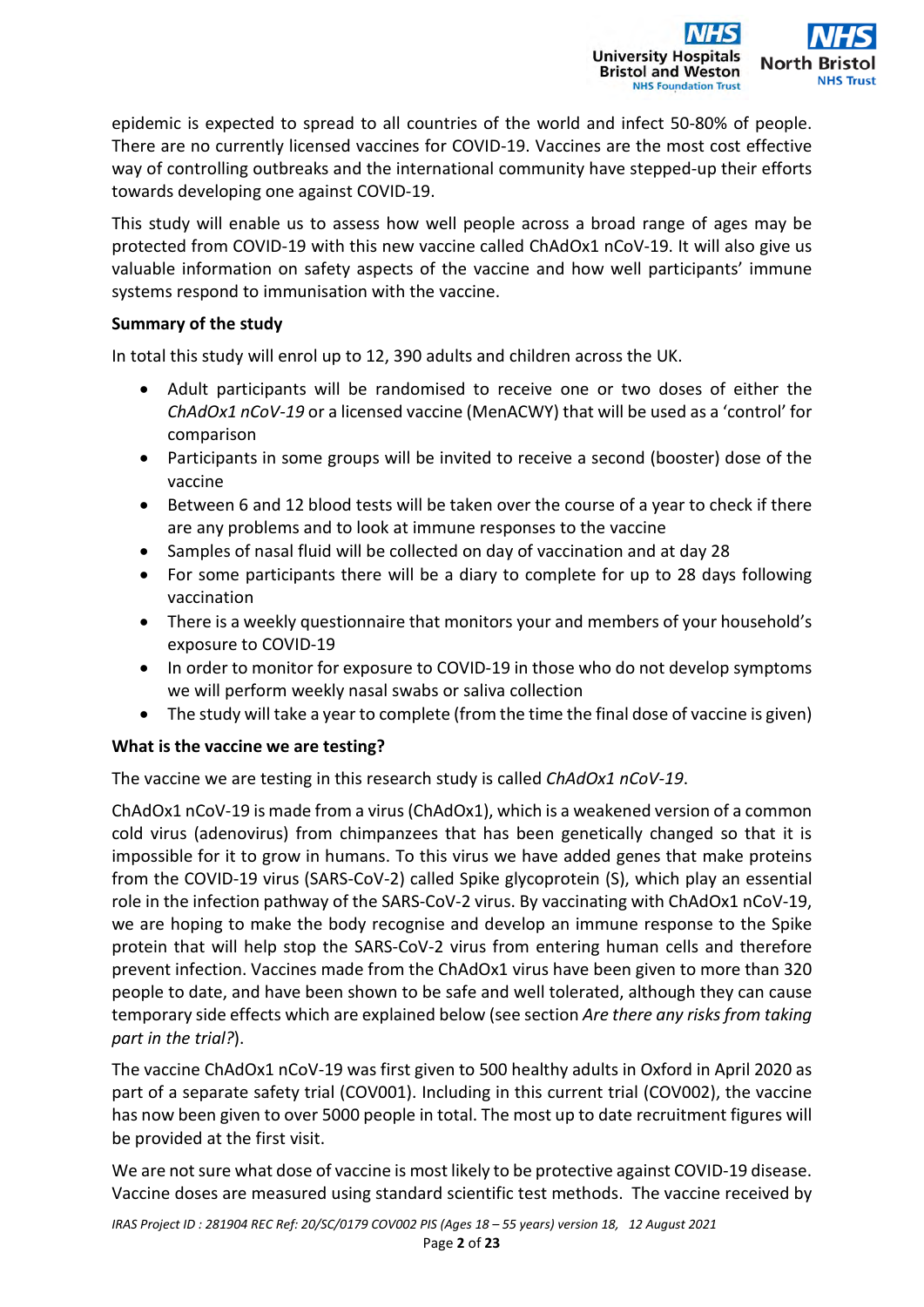

the first approx. 1500 participants in the current COV002 trial was based on a dose measured using one type of scientific test (dose 1 in visit schedules below). Participants enrolled into Groups 4c, 5b, 5c, 5d, 6a, 6b will have a dose measured using a different type of scientific test (dose 2 in visit schedules below) which will give a higher dose of vaccine similar to the dose used in our earlier COV001 trial.

We are interested in evaluating both doses in the trial so that we can provide the data needed to inform policymakers on how to use the vaccine, if the vaccine is shown to work. The preliminary data which was recently released shows that the vaccine is 70.4% effective. When participants were given Dose 1 (half dose) followed by a boost with Dose 2 (full dose) the vaccine was shown to be 90% effective. Whereas the vaccine was 62% effective when given as two full doses. There were no severe cases or hospitalisations among any of those who were vaccinated.

Although during a pandemic it would be preferable to give a single dose of vaccine, data from the first COVID-19 vaccine trial suggests that 2 doses of vaccine stimulates the immune system more than a single dose. However, we don't know how much of an immune response is needed for protection. We have invited participants in Groups 4 and 6 to receive an optional further (booster) vaccine. We are now inviting participants in groups 1a, 2a and 5a, who have not already received two doses of vaccine to have an optional booster dose.

Participants will receive the same booster vaccine type as they received for their first vaccine. Therefore participants who received the ChAdOx1 nCoV-19 vaccine will receive a booster dose of ChAdOx1 nCoV-19 that will be similar to the dose used in the earlier COV001 trial. Participants who received MenACWY as their initial vaccine will receive a MenACWY booster dose which is the same as their first dose. All participants will remain blinded to which vaccine they receive at the point of booster vaccination, except groups 11, 5e and 5f. Participants who choose to receive a booster dose will need to stay in the study and have further visits for up to 15 months in total.

A group of up to 60 volunteers who previously received a vaccine containing ChAdOx1 in studies, will be invited to take part in group 11. Additionally, a group of up to 60 volunteers that are living with HIV, will be invited to take part in group 12 (this is only possible in some sites). We would specifically like to investigate the immune response to the ChAdOx1 nCoV-19 vaccine in those individuals. These individuals will receive two doses of ChAdOx1 nCoV-19 vaccine, 4 – 6 weeks apart and will not be blinded.

Two groups of 15 participants will be invited to take part in groups 5e and 5f. These individuals will receive two doses of ChAdOx1 nCoV-19 vaccine; 5e will receive two full doses and 5f will receive a half dose followed by a full dose, 4 – 6 weeks apart. Participants will be allocated to a group but will not be blinded.

## **What is the control (comparison) vaccine, MenACWY?**

In this study we will be using a licensed vaccine against group A, C, W and Y meningococcus (MenACWY) as an 'active control' vaccine, to help us understand participants' response to ChAdOx1 nCoV-19. MenACWY has been given routinely to teenagers in the UK since 2015, and protects against one of the most common causes of meningitis and sepsis. This vaccine is also given as a travel vaccine for high risk countries. We will be using one of the two licensed versions of MenACWY, either Nimenrix or Menveo. Volunteers who have had these vaccines previously can still take part in this study.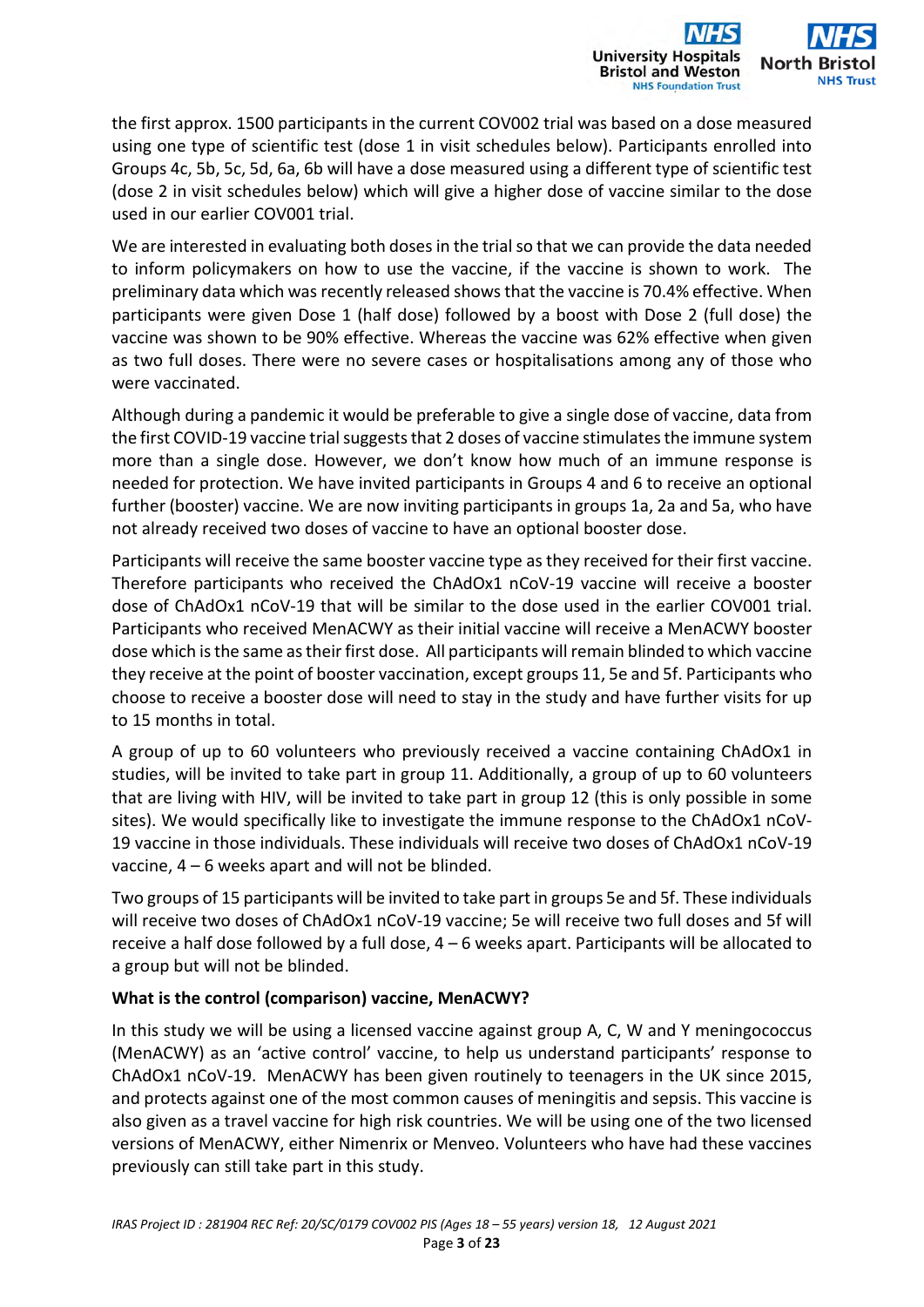

Given we don't expect MenACWY to offer any protection against COVID-19, by comparing COVID-19 disease rates, immune responses and post-vaccination symptoms between participants receiving ChAdOx1 nCoV-19 and MenACWY we will get a better understanding of how well ChAdOx1 nCoV-19 is working.

## **Do I have to take part?**

No. It is up to you to decide whether or not to take part. Your decision will not result in any penalty, or changes to your standard medical care. If you do decide to take part, you will be given this information sheet to keep (or be sent it electronically) and will be asked to sign a consent form. You are free to withdraw at any time and without giving a reason, but you may be asked to allow an extra visit for a follow up appointment for safety reasons.

## **Can I take part?**

Adults that are aged 18 - 55 years are able to take part in **group 4, 5a, 5b, 5c, 5d, 5e, 5f, 6 or 11.** We have completed enrolment into groups 4 and 5a, 5b, 5c and 6. In order to be enrolled in the study;

- you must be willing to allow the investigators to discuss your medical history with your General Practitioner (GP)
- for females of childbearing potential only, willingness to practice continuous effective contraception during the study and a negative pregnancy test on the day(s) of screening and vaccination
- you agree to refrain from blood donation for 3 months after the last study vaccination

You cannot take part in this study if you:

- are taking part in a COVID-19 drug trial
- are taking part in a serological study where you are informed if there is evidence of SARS-CoV-2 in your blood
- have any vaccine in the 30 days before or after this study vaccine. The exception to this is the seasonal influenza vaccine and the pneumococcal vaccine. If you are offered these by your GP or your place of work, we ask that you have this at least 7 days before or after you receive the study vaccine.
- have previously had other similar vaccines that might impact on understanding your results such as adenovirus vectored vaccines or coronavirus vaccines (with the exception of group 11)
- have received immunoglobulins or blood products in the 3 months before having the study vaccine
- have immunosuppression or immunodeficiency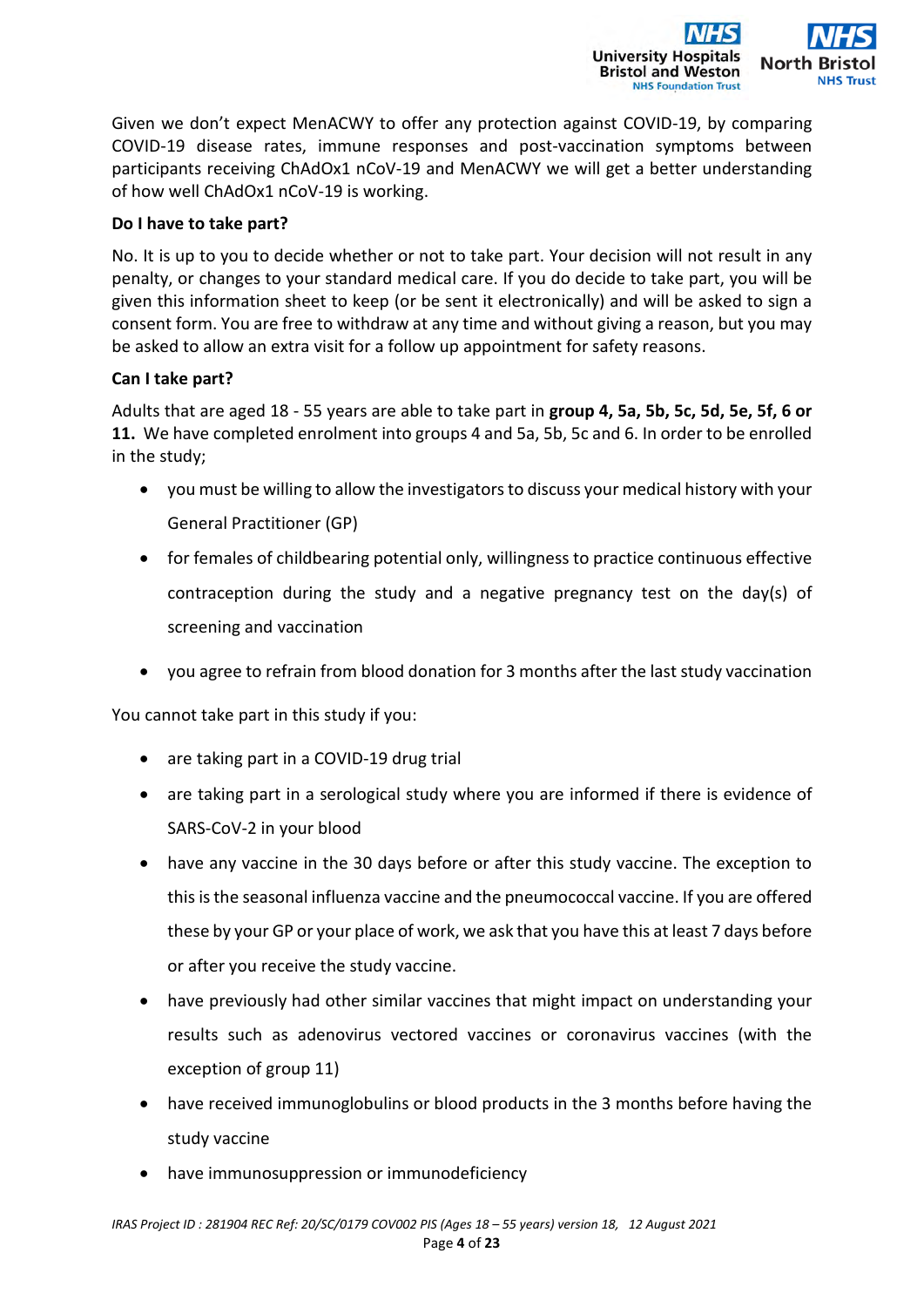

- have a history of angioedema
- have a history of anaphylaxis
- have a current diagnosis or are having treatment for cancer
- have a history of serious psychiatric condition likely to affect participation in the study
- have a bleeding disorder
- continuously take anticoagulants, such as coumarins and related anticoagulants (i.e. warfarin) or novel oral anticoagulants (i.e. apixaban, rivaroxaban, dabigatran and edoxaban)
- have suspected or known current alcohol or drug dependency
- are pregnant, breast feeding or intend to become pregnant during the study
- have severe and/or uncontrolled cardiovascular disease, respiratory disease, gastrointestinal disease, liver disease, renal disease, endocrine disorder and neurological illness
- have a history of laboratory confirmed COVID-19 or a blood test shows that you have had contact with the COVID-19 virus (except groups 5d, 5e, 5f, 9, 10 and 11)

You cannot take part in group 4 or 6 if;

 you have a history of allergic disease or a reaction that could be made worse by paracetamol

If you were to develop symptoms of COVID-19, we will ask you to attend for a visit. If you would rely on public transport to attend this visit, this may put other people at risk, so we would not be able to enrol you in the study.

If you are unclear whether you are eligible to be involved in the study you can contact the study team who will be able to advise you.

## **What will happen if I decide to take part?**

If you decide you would like to take part in this trial there is a short online questionnaire to complete to check that you are able to take part.

There will be a screening visit before the vaccination day. So that we can limit the amount of time you spend face to face with a member of research staff we will conduct some of the visit with you over the phone. At the end of the online questionnaire you will be asked if you agree that a researcher can contact you by phone to ask questions about your current health and discuss details of your medical history in order to assess that you are eligible and if enrolled used as baseline health information. If you are eligible you will be invited to attend the second part of the visit.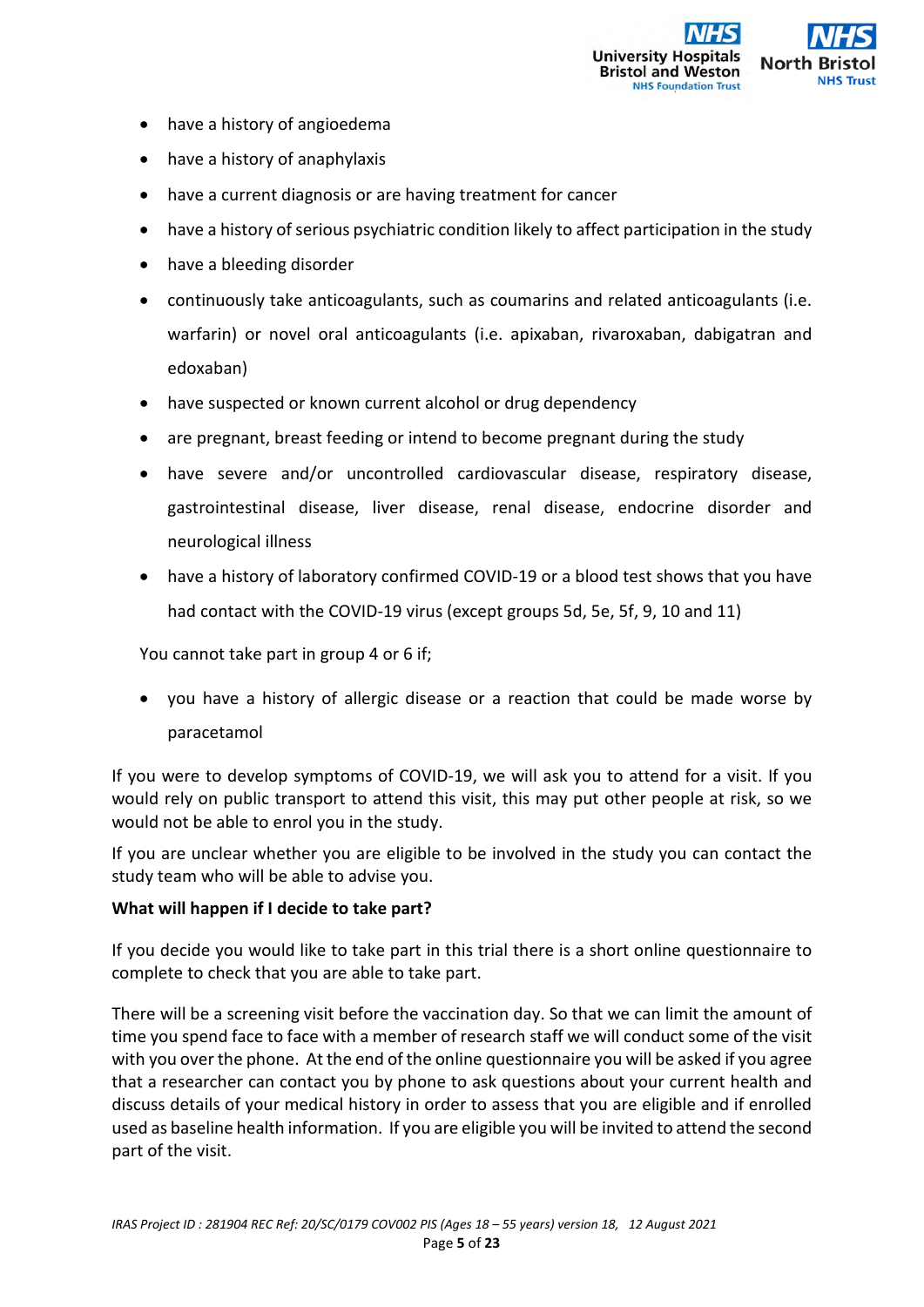

Screening Visit – *1.5 hours (Listen to a consent presentation, ask any questions, sign a consent form, ID check, medical history, physical examination if required, temperature check, blood test and urine sample pregnancy test for females)* 

We will ask you to watch a video presentation of the information about the study to ensure you understand what to expect by taking part, the risks involved and what side-effects you might expect to experience. Then you will have opportunity to ask any questions of a member of the research team before signing a consent form, if you decide you would like to take part. You can of course expect to receive full and comprehensive answers to any questions you may have.

You will be asked to agree to allow the research team to contact your own Doctor (GP) to make sure there are no medical reasons why you should not participate.

Having signed the appropriate forms, a doctor will ask questions about your current health and discuss details of your medical history, may perform a physical examination which could involve listening to your heart and lungs with a stethoscope, examining your abdomen as well as feeling for lymph nodes around your neck and in your armpits. Your height, weight and temperature will be recorded and if necessary your blood pressure and pulse may be recorded.

A blood sample may be taken to check if you have had contact with the COVID-19 virus. If results indicate you have, you will not be able to continue with the study. It is important to note that this is a research test that has not been validated for diagnostic purposes, so results cannot be used to provide certainty of prior infection nor of protection from future infection.

**If you are in group 5** additional blood tests may also be carried out which include tests for anaemia, tests to see how your liver and kidneys are functioning and tests to see if you have been exposed to HIV (the virus that leads to AIDS), Hepatitis B or Hepatitis C (viruses which affect the liver). In the event of you testing positive to any of these infections, we would inform you of the result and, with your permission, offer referral for medical review, confirmation of the result, and treatment if necessary. If you have been screened previously we would not repeat your blood test before the vaccination day unless it was considered necessary.

Sometimes minor abnormalities can be found with the blood tests. In this situation you may be asked to return for a repeat blood test so that it can be checked again. If the test results are still abnormal you may not be able to participate and we will ask your permission to contact your GP or a specialist doctor, whichever is the most appropriate, to ensure the abnormality will be followed up.

Once all your test results have been checked and no problems have been highlighted, you will be contacted to arrange a date to start the trial.

## Vaccination Visits - *1hour (vital signs if necessary, blood test, receive vaccine, up to 30 minutes observation in clinic after the vaccine)*

If you qualify to be in the trial, we will ask you to attend on the vaccination day (Day 0). We will ask you a few questions to check there have been no new problems since screening. We will check your temperature and we will take blood samples. You will be randomly allocated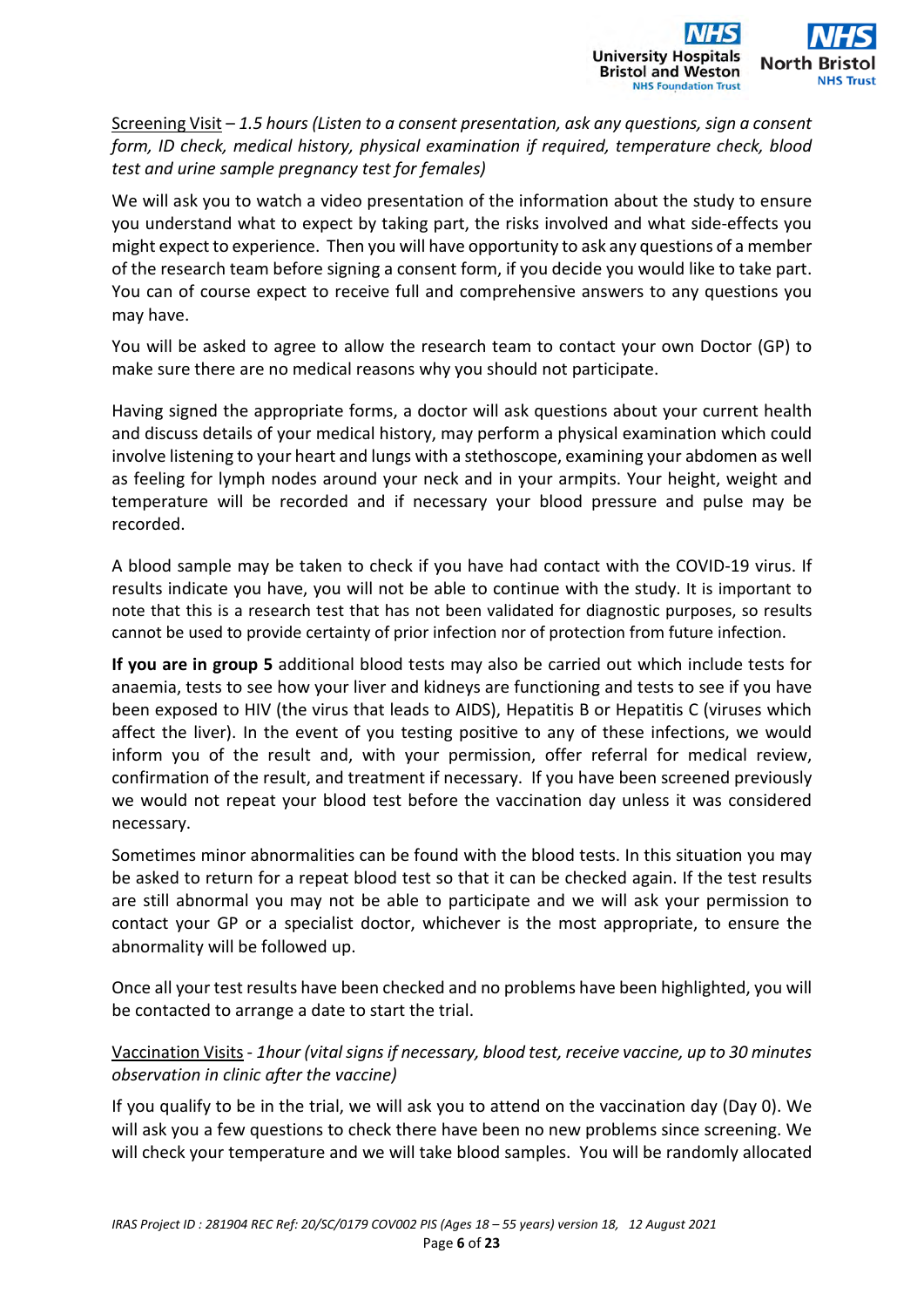

to receive ChAdOx1 nCoV-19 or MenACWY and if you are in group 5d, you will receive 2 doses of either vaccine.

We will give you an injection with ChAdOx1 nCoV-19 or MenACWY into your arm and we may cover the vaccine site with a dressing. In line with routine guidance, there is no longer a need to observe you after you have received the vaccination. If you feel ok, you can leave straight away.

## **Boosters**

**Group 4b**: We will invite 100 participants from Group 4 to receive a booster dose of the vaccine 28 days after the first dose. This is optional, you do not have to agree to receive this dose.

Groups 4c, 5a and 6b: All participants previously enrolled into groups 4, 5a and 6, who have not already received a second dose of the vaccine, will be invited to attend for a booster of the vaccine that was originally given. You will not know which vaccine you have received.

If you developed COVID-19 symptoms and have had a positive PCR test since the first vaccination, you can only receive a booster dose after a minimum 4 weeks interval from your PCR positive test, provided your symptoms have significantly improved. The decision to proceed with booster vaccinations in those cases will be at clinical discretion of the investigators. For participants who are asymptomatic and have a positive PCR test a minimum of 2 weeks from PCR positivity will be required before boosting.

If you decide to have the second dose of vaccine, you will be asked some brief questions about your medical history. We will give the vaccine into your arm and may cover the site with a dressing. In line with routine guidance, there is no longer a need to observe you after you have received the vaccination. If you feel ok, you can leave straight away.

After receiving the booster, there will be additional follow up visits as outlined in the diagrams below.

## Electronic Symptom Diary "e-diary" – *Completed at home by participant*

**Group 5, 11 and a subset of Group 4 and 6**: We will give you a thermometer, tape measure and an E-diary account to record all your symptoms and your temperature every day for 7 days after vaccination.

**Group 5 and 11**: After these 7 days we will ask you to record if you feel unwell or take any medications over the next 3 weeks. The research staff will monitor the E-Diary and may phone you to ask for more information. You will also be asked to record in the diary any serious medical illnesses or hospital visits you may have over the course of the study.

## Paracetamol – *Group 4 and 6 only*

If you are in group 4 or 6 we will ask you to take paracetamol for 24 hours after the vaccination. Paracetamol can reduce fever and pain after vaccination. If you have been asked to complete a diary there will be space to record the time you took the paracetamol.

## Weekly survey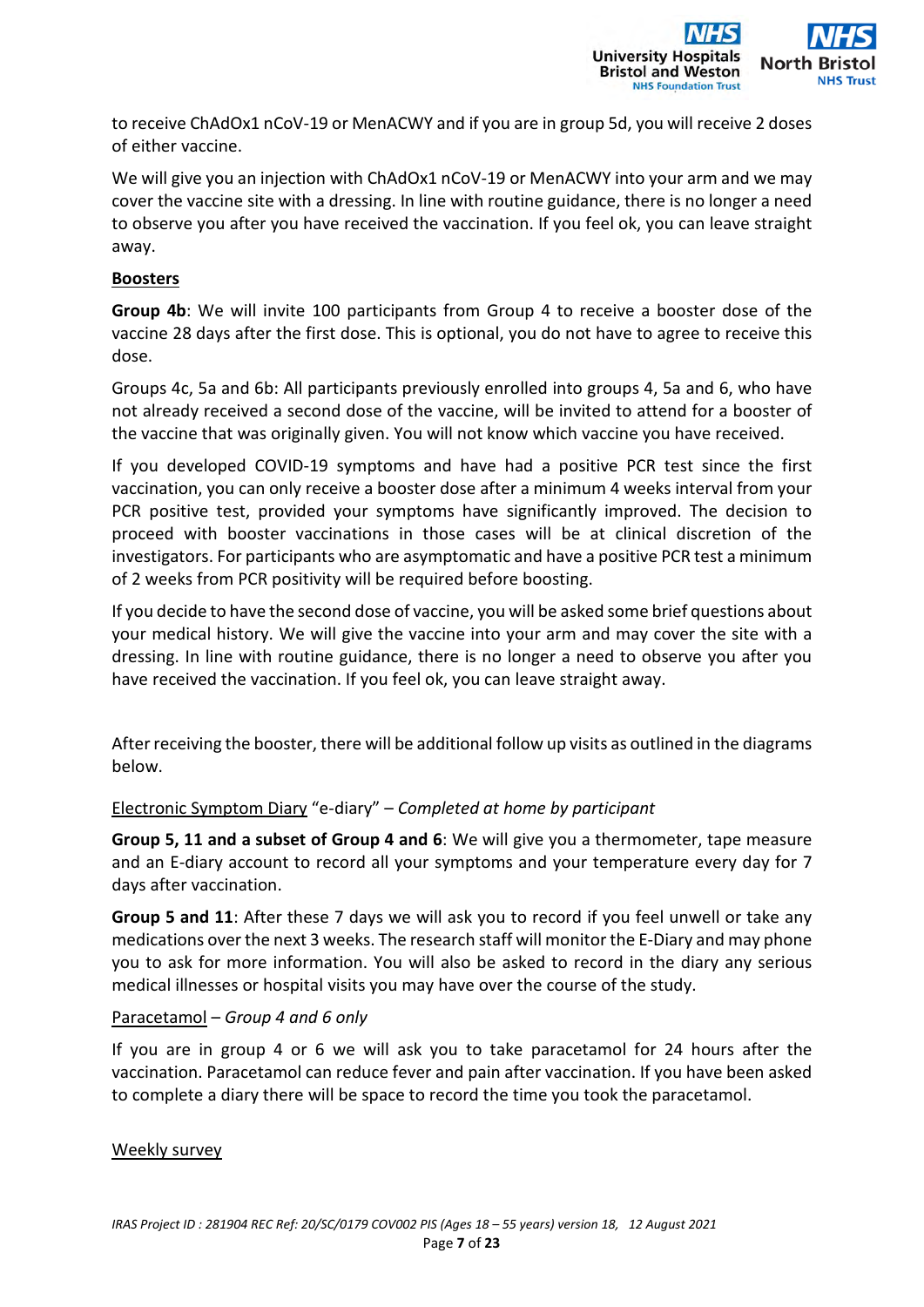

We will send you a survey each week by email or text to enquire about COVID-19 symptoms of you and your household contacts for the duration of the study. If you work in a clinical area you will not be asked to complete this survey.

## Follow-up visits *– 30 minutes (vital signs, blood tests, and check for side effects or new health problems)*

Following vaccination, we will ask you to attend a series of short follow-up visits to ensure everything is fine, to check your symptoms, the injection site and to have blood tests done.

## Weekly COVID-19 swabbing – *2 minutes plus time for posting*

In order to monitor for exposure to COVID-19, in those who do not develop symptoms, we will ask you to collect weekly throat/nasal swabs or saliva samples. These samples will be processed as part of the ongoing community testing programme conducted by the Department of Health and Social Care (DHSC). You will be given instructions about how to collect these samples yourself and how to send them to the laboratory for testing. For further information on how the DHSC will handle data from your weekly swabs, please see https://covid19vaccinetrial.co.uk/swabs

If the results of your swab indicate that you have been exposed to COVID-19 or if you develop symptoms of COVID-19 disease, we may ask your permission to collect a stool sample. You would receive instructions for how to collect the sample, how to use the packaging provided and how to arrange a courier to collect the sample.

*Note: due to the high number of planned volunteers in this study, visits may take longer than the estimates given here* 

During the course of the trial you may be asked to attend for an extra visit, for example, if a blood test needs to be repeated.

We may ask to photograph your vaccination site. You will not be identifiable in these photographs, as only the vaccination site and your unique trial number will be visible. These photographs may be shown to other professional staff, used for educational purposes, or included in a scientific publication.

## **Early unblinding for administration of COVID-19 vaccines**

The UK government is now beginning a national roll out of an approved COVID-19 vaccine. The vaccine will be rolled out according to the government prioritisation plan, so it may be some time before participants receive an invitation for vaccination. Before having this approved vaccine, you would need to find out which vaccine you were given as part of the study (unblind). It will only be possible to unblind when the approved vaccine is being rolled out in your area AND you are in an eligible group of people. If you decide to have the approved COVID-19 vaccine, this will not be part of this study and would be administered by the NHS, however we would still ask you to continue to attend your remaining visits as scheduled and send your weekly swabs.

Before you are given the approved vaccine your site may ask you to come for an extra visit to collect a blood sample. You will also be asked to complete an online form with details of the vaccines you were given and the dates you had them.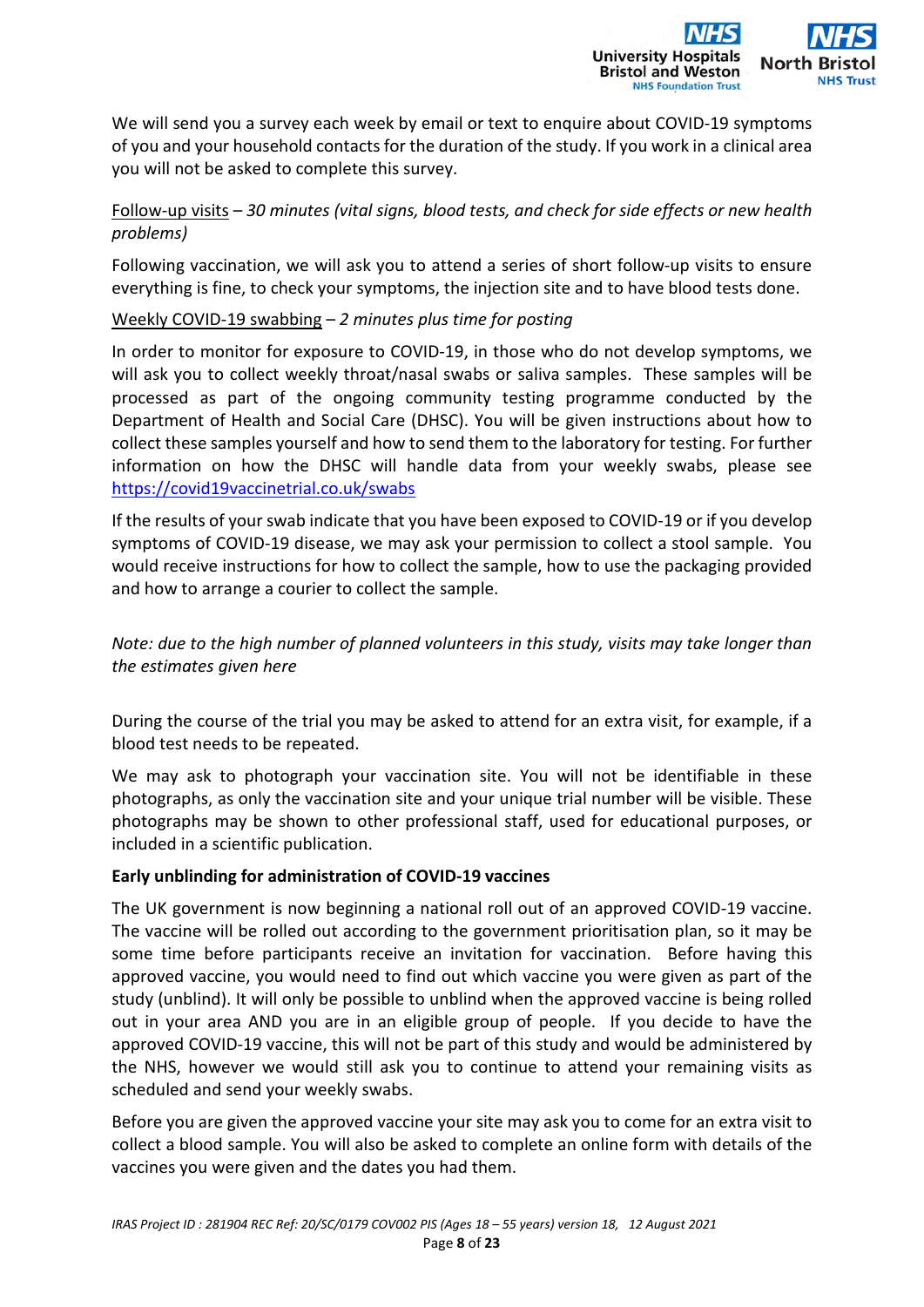

If you were in a group that received a single dose of the study vaccine, the national guidance is for you to either

- $\triangleright$  receive another dose of the study vaccine when available
- $\triangleright$  a single dose of the approved vaccine (although there is no risk or benefit information following vaccination with mixed vaccines).

#### **Record of vaccinations**

When you have been unblinded from the study, we will send you and your GP a letter containing the type of vaccine you received, batch number and date of administration. We may also provide you with a small card with this same information that can be carried with you. We do not know yet what the government guidance or requirements will be with regards documentation of vaccines for travel purposes, but will provide updates when this becomes clearer.

## **Unblinding of all participants**

The main analysis of the study objectives looking at how effective the ChAdOx1 nCoV-19 vaccine is at preventing COVID-19 disease has been completed and this shows that the vaccine is 100% effective at preventing severe COVID-19 disease in the trials. The number of new infections in the UK has now fallen, and due to a significant number of participants already being unblinded as part of the national vaccine rollout we have decided to unblind all participants in the trial.

Once you are unblinded if you:

- Received one dose of the ChAdOx1 nCoV-19 vaccine: We will offer you a second dose of vaccine to complete your immunisation course. If you prefer to wait to receive a vaccine in the national rollout via the NHS then you may alternatively do that.
- Received the control vaccine, MenACWY:

We will invite you over the coming weeks to receive two doses of ChAdOx1 nCoV-19 in the approved 4 to 12 weeks schedule. We may also take a blood sample before your first dose of vaccine. If you prefer to wait to receive a vaccine in the national rollout via the NHS then you may alternatively do that. If you are under 30 years of age, in line with recent UK guidance, we will not be able to offer you doses of ChAdOx1 nCoV-19 in the study, for more information see p16.

Received two or more doses of the ChAdOx1 nCoV-19 vaccine:

You should consider yourself fully immunised. If you received your two doses of ChAdOx1 nCoV-19 vaccine more than 12 weeks apart you should still consider yourself fully immunised and we do not recommend that you receive a further vaccination dose. The current national UK expert recommendation guidance, which is based on knowledge of the immune response from other vaccines, is that in cases of a delay in receiving second vaccine doses, the first dose should not be repeated. This guidance is available at https://www.gov.uk/government/publications/covid-19-the-greenbook-chapter-14a (Note: This has been produced by Public Health England but has been adopted by all constituent UK countries). Additionally, we have recently published an analysis that indicates that a long interval between doses may actually provide an even greater level of protection against mild COVID-19 than shorter intervals. There is currently no evidence or recommendation that a third dose or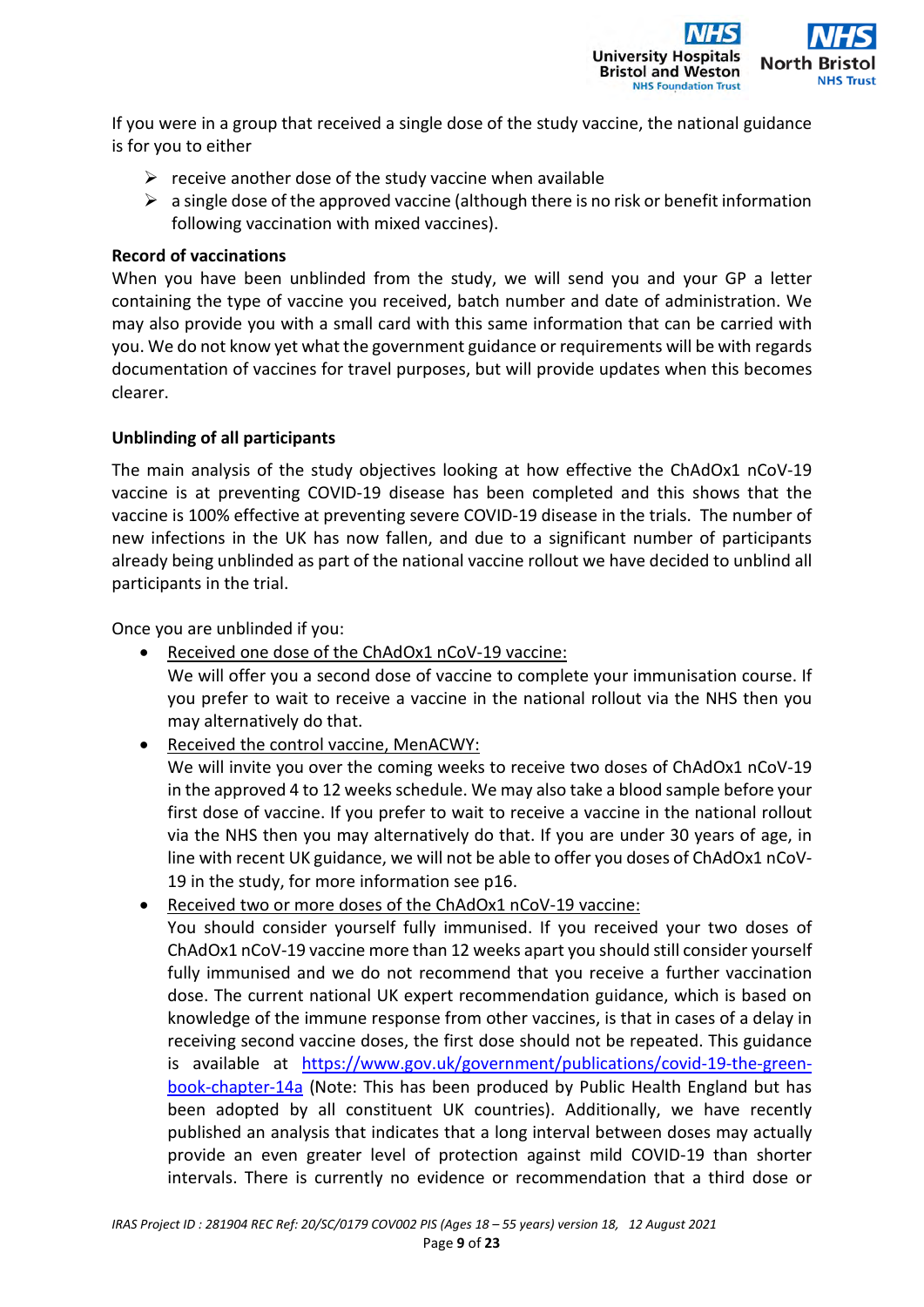

"seasonal booster vaccine" would be necessary or beneficial to individuals for longer term protection, although our research group is studying this currently.

#### "**I have been unblinded – what happens now?"**

There are still a lot of important questions that your continued participant in the trial can help us answer such as determining long term immune responses, monitoring for exposure to COVID-19 in those who do not develop symptoms and continued monitoring for safety. We are particularly interested in the minority of cases where vaccinated individuals still go on to develop COVID-19 and whether this can be predicted in the future by doing blood tests. For the reasons above we are asking all participants to continue to attend for their remaining follow up visits, such as the 1 year time point visit, even after they have been unblinded. It is also important that you continue to contact the study team should you develop symptoms of COVID-19.

## **"I have received a COVID-19 vaccine outside of the study – what happens now?"**

For the above reasons we are also asking participants that have received COVID-19 vaccines outside of the study to remain in the study and complete their remaining follow up visits. If you have received a COVID-19 vaccine outside of the study and have not already informed your trial team, please enter the vaccine details in the link below. **This will greatly help our analysis of the data from the study.** 

## https://is.gd/covid\_vacc\_info

#### **Visit schedules**

Group 5 Booster

# The pictures below represent the visit schedules for participants being invited to group 5e and 5f Consent | Vaccination - dose 2 (full dose)

Blood test Pregnancy Test Ages 18 years + : Group 5e two dose ш **Day 31 Day 42** Screening Day 0 Day 7 Day 14 **Day 56 Dav 182 Day 364 Dav** 28 **Dav 35** Day 3 E-diary **E-diary Weekly COVID swab testing** Consent Vaccination - dose 1 (half dose) | Vaccination - dose 2 (full dose) **Blood test Pregnancy Test** Ages 18 years + : Group 5f two dose Ш **Day 31 Day 42** Screening Day 0 **Day 364 Day 14 Day 56 Day 182** Day 7 **Day 35 Day 28**  $D$ av $\frac{1}{2}$ E-diary F-diary **Weekly COVID swab testing**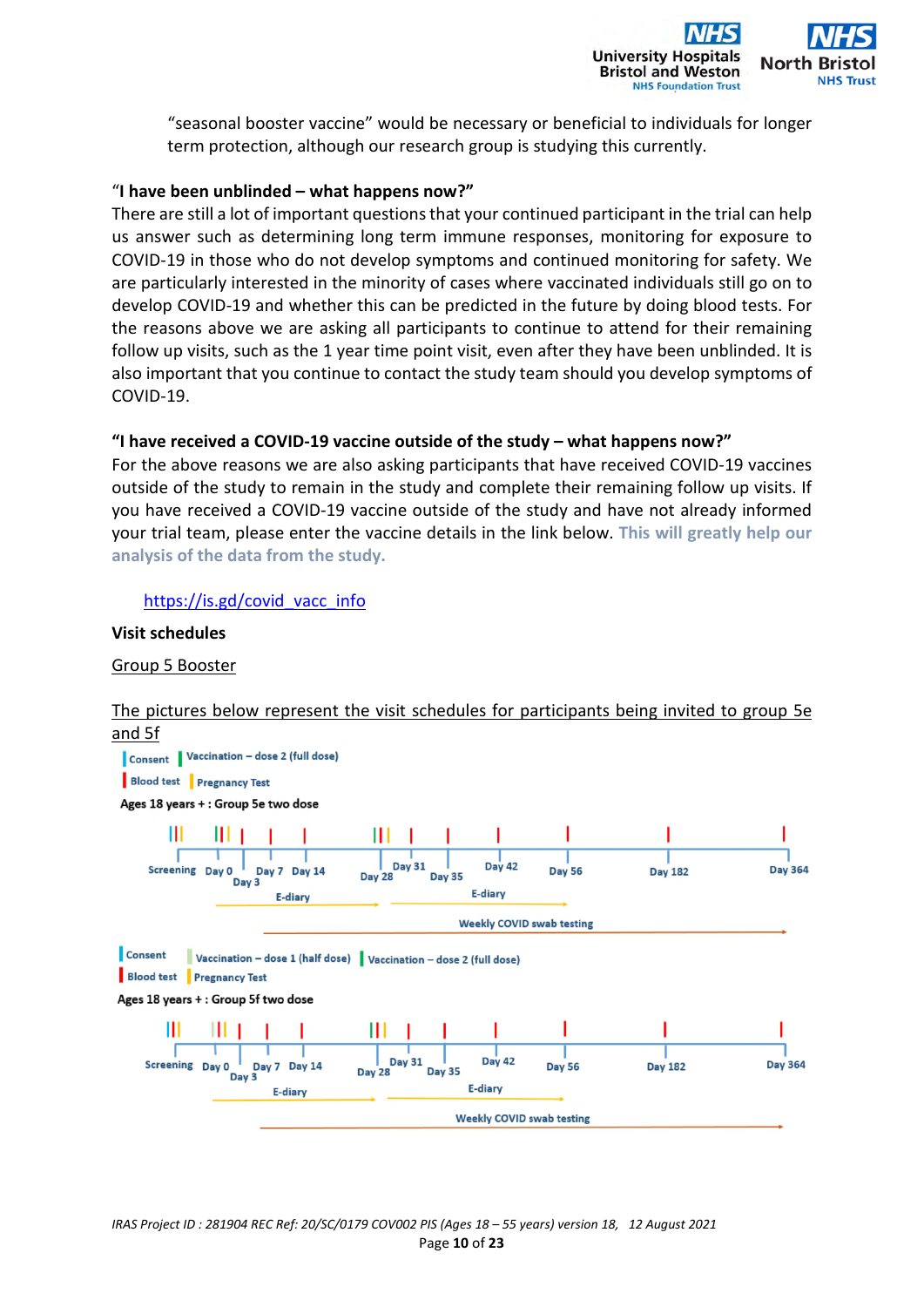

## Group 4 and 6 Booster

The picture below represents the visit schedule for participants in group 4 and group 6 invited to receive a booster dose





The picture below represents the visit schedule for 100 participants in group 4 who already had a booster of the vaccine.



#### Group 4 single dose

The pictures below represent the visit schedule for participants that have already had a single vaccination in group 4:

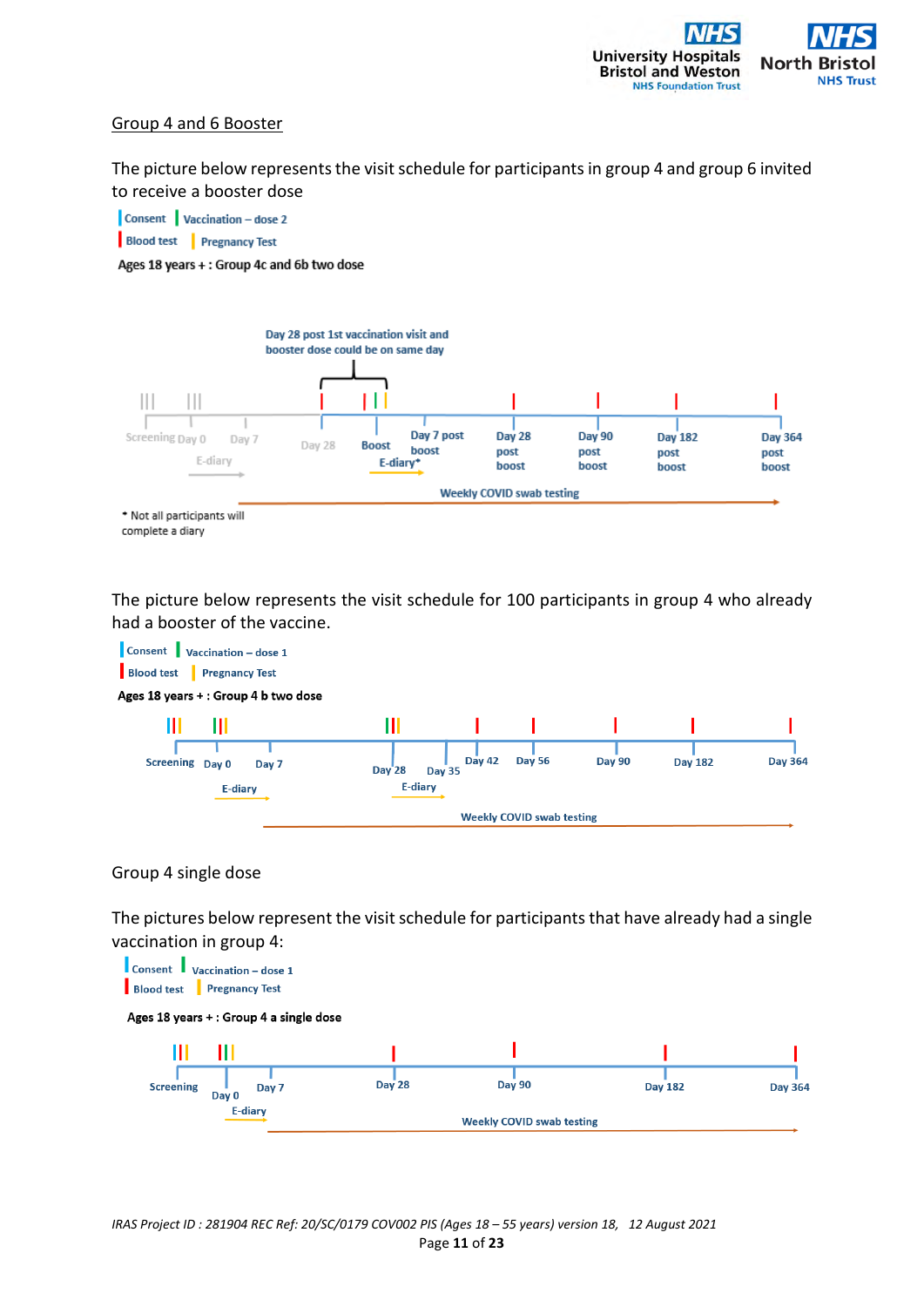

## Group 5

The picture below represents the visit schedule for participants invited to group 5d:



The pictures below represent the visit schedules for participants that have already had a vaccination in groups 5a, 5a two dose, 5b and 5c:



*IRAS Project ID : 281904 REC Ref: 20/SC/0179 COV002 PIS (Ages 18 – 55 years) version 18, 12 August 2021*  Page **12** of **23**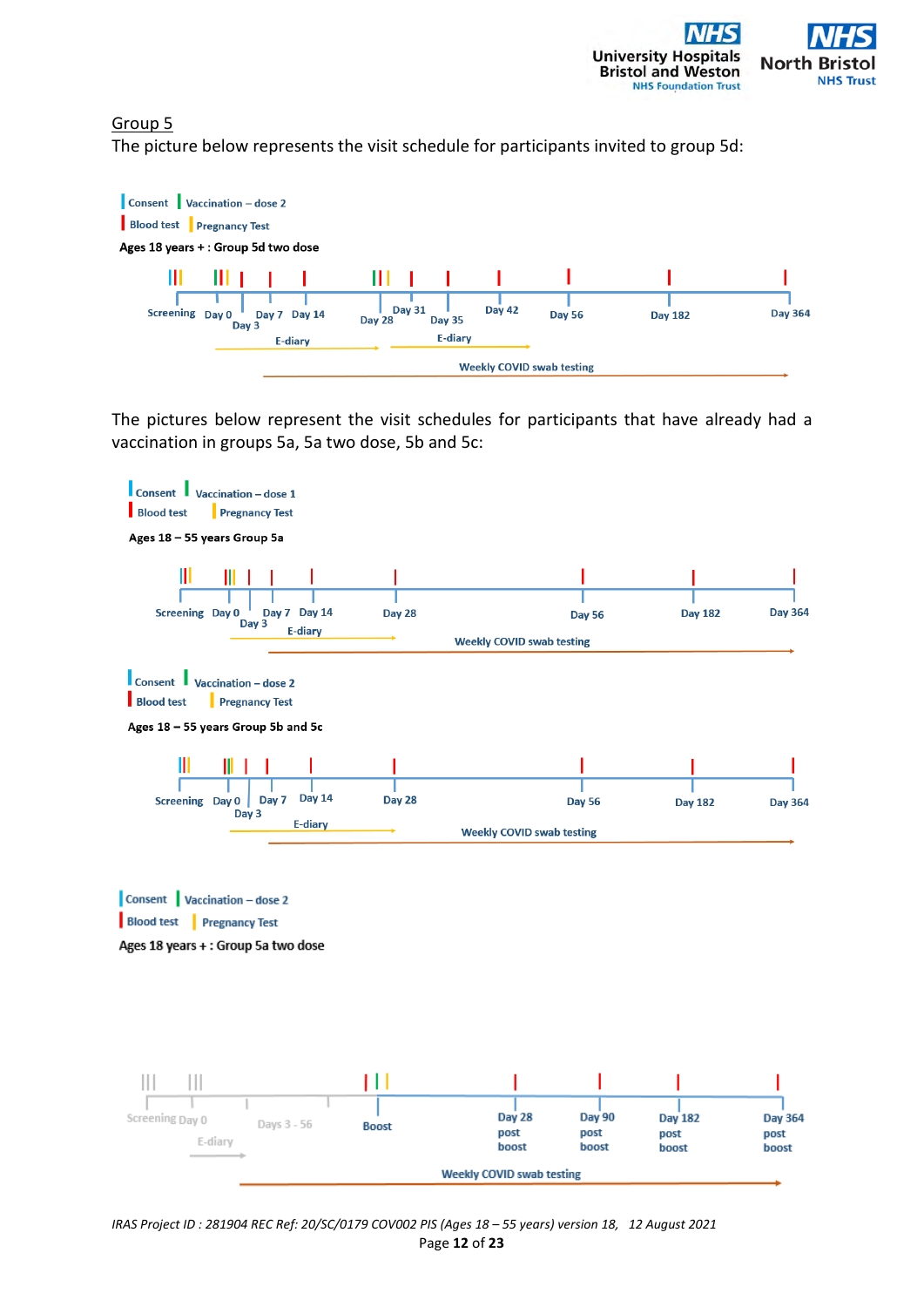

## Group 6

The picture below represents the visit schedules for participants that have already had a vaccination in group 6 (not all participants will have a nasal SAM swab taken):



## Group 11

The picture below represents the visit schedule for participants being invited to take part in group 11



## **Considerations before taking part in this study**

Blood Donation: Under current UK regulations, participants will not be able to donate blood for 3 months after the last dose of vaccine is administered.

Private Insurance: If you have private medical or travel insurance you are advised to contact your insurance company before participating in this trial, as involvement may affect the cover provided.

Contraception: Participants that have been unblinded and are due to receive doses of ChAdOx1 nCoV-19 vaccine either as part of the national rollout, as an Extra Visit if they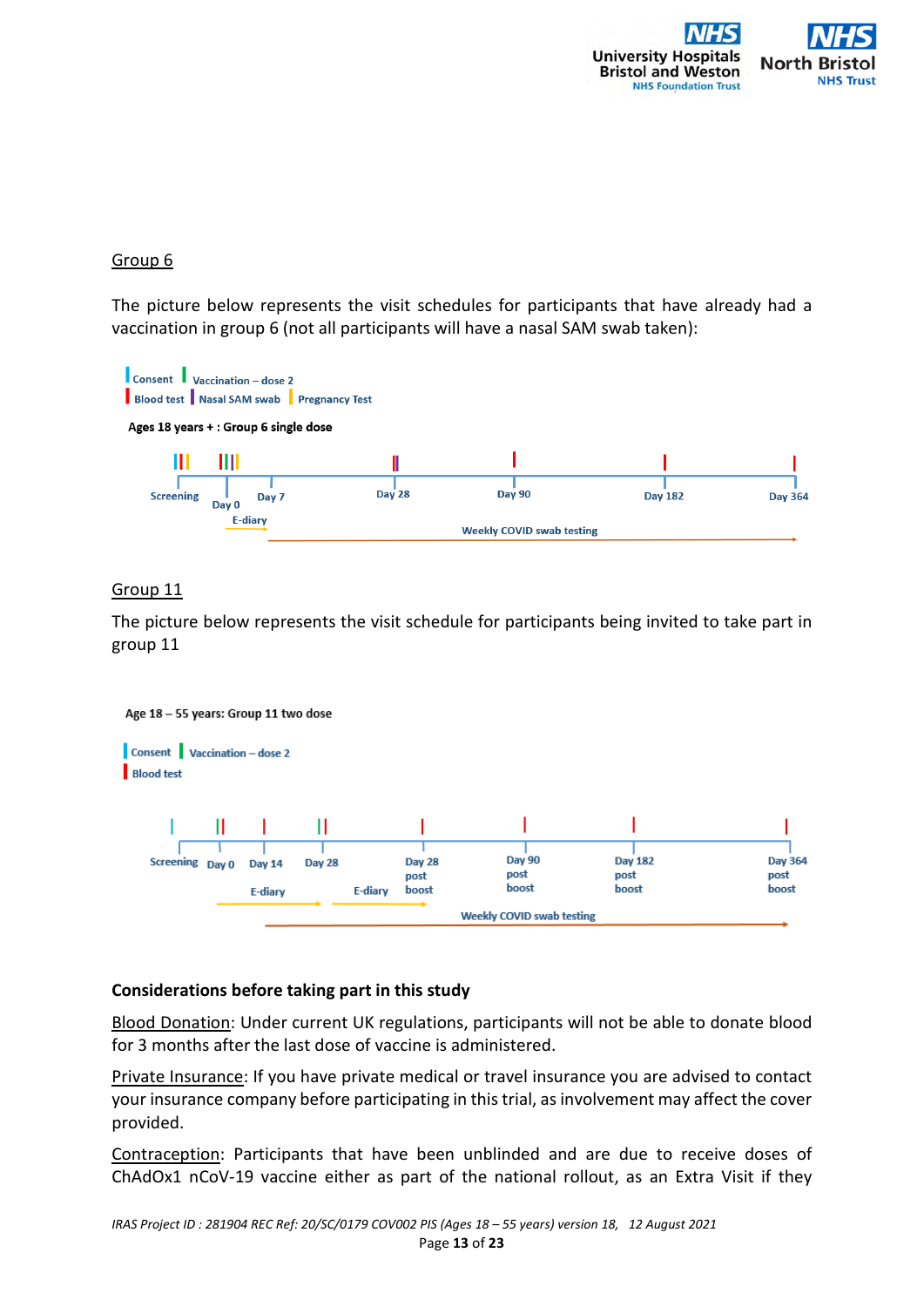

received a single dose of vaccine in the study or if they were a control, will be advised that they do not need to continue to use effective contraception within the trial. This is in line with national guidance.

# **What should I avoid during the trial?**

You should not donate blood for 3 months after the last vaccine has been administered or take part in other studies that involve blood sampling or the administration of drugs or vaccines, including trials testing other interventions for COVID-19. If during the trial you require any vaccinations for health, travel, or occupational reasons, you should inform the Investigators beforehand. We will discuss with you the most appropriate time to receive them.

## **Are there any risks from taking part in the trial?**

The risks and side effects of the proposed vaccinations and trial procedures are detailed here:

*1. Blood samples* 

Drawing blood may cause slight pain and occasionally bruising at the site where the needle enters. Rarely, people feel light-headed or even faint. During the course of the trial we will need to take between 5 (approximately 1 teaspoon) and 60ml of blood (approximately 4 tablespoons) at a single visit. The total amount we will take over the period of the trial (if you do not develop symptoms of COVID-19) will depend on your group;

Group 5: around 250 – 675 ml

Groups 4 and 6: around 250 – 508 ml

Group 11: around 353 – 405 ml

If abnormal results or undiagnosed conditions are found during the course of the study these will be discussed with you and, if you agree, your GP (or a hospital specialist, if more appropriate) will be informed. Any newly diagnosed conditions will be looked after within the NHS. Participants will not be informed of the results of their levels of immunity against the COVID-19 virus.

*2. Vaccination Side Effects: ChAdOx1 nCoV-19 and MenACWY* 

It is likely that you will experience some symptoms at the vaccination site as well as general symptoms due to vaccination. It is important to remember ChAdOx1 nCoV-19 is in the early stage of development and the amount of safety data available are limited. For this reason, there is a chance you could experience a side effect that is more severe than what is described below, or that has not been seen before.

Other ChAdOx1 viral vector vaccines have previously been administered in many other clinical trials. We can predict from past experience what the symptoms should be like with this new vaccine. We expect that symptoms will be mild in strength most of the time, although symptoms may also be moderate or severe. All symptoms should resolve completely within a few days. The chimpanzee adenovirus has been weakened so that it cannot grow in human cells. The SARS-CoV-2 protein it carries cannot cause COVID-19 disease.

- *a)* The MenACWY vaccines are licensed vaccines, meaning they have been approved for use in the general population. They have been given to many hundreds of thousands of people, with no safety concerns.
- *b) Local Reactions at vaccination site*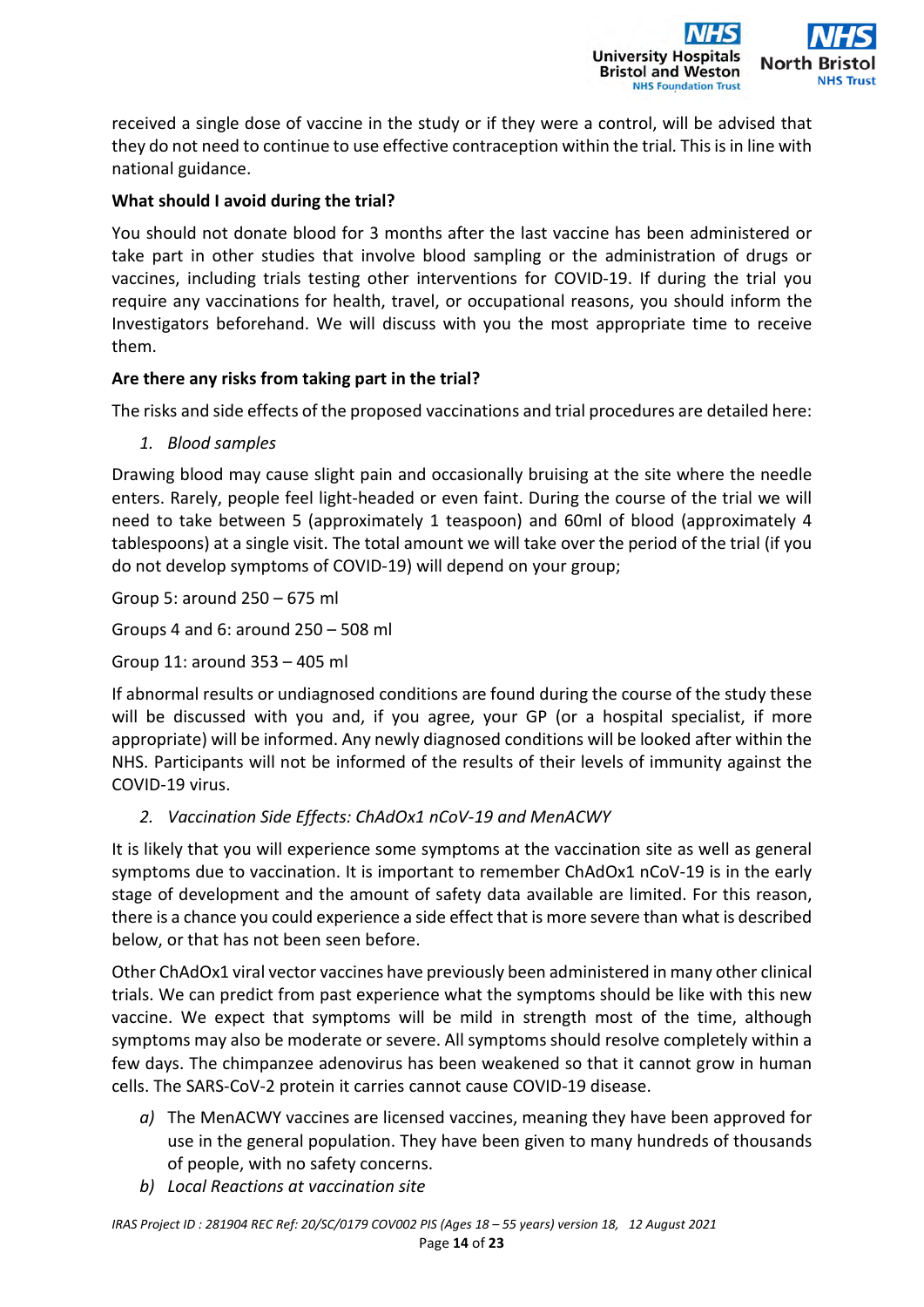Following vaccination with either the *ChAdOx1 nCoV-19* or MenACWY vaccine you may experience some discomfort at the injection site as the vaccination is given. This usually gets better within 5 minutes. Later, you might experience pain resulting in some difficulty moving your arm, but this should resolve within a few days. In addition to pain, you may experience redness, swelling, itchiness or warmth at the injection site.

**University Hosp** 

**Bristol and Weston NHS Foundation Trust** 

North

## *c) General reactions*

During the first 24-48 hours after vaccination you may experience flu-like symptoms such as muscle aches, joint aches, feverishness, chills, headache, nausea, tiredness and/or feeling generally unwell. These symptoms should usually resolve within a few days and can be experienced whichever vaccine you are given.

## *d) Serious Reactions*

With any vaccination there is a risk of rare serious adverse events, such as an allergic reaction. These may be related to the immune system or to the nervous system. Severe allergic reactions to vaccines (anaphylaxis) are rare, but can be fatal. In case of this unlikely event, medication for treating allergic reactions is available and the investigators are appropriately trained in the management of anaphylaxis. Reactions in the nervous system are also extremely rare, but can include an illness called Guillain-Barré syndrome, a condition in which people can develop severe weakness and can be fatal. These adverse events have not previously been seen following administration of similar vaccines using ChAdOx1 as a viral vector. In the current trial we have undertaken safety reviews when volunteers in the trials of ChAdOx1 nCoV-19 developed unexplained neurological symptoms including changed sensation or limb weakness, and have paused the study while a safety review took place. After independent review, these illnesses were either considered unlikely to be associated with the vaccine or there was insufficient evidence to say for certain that the illnesses were or were not related to the vaccine. In our trial for each of these cases, after considering the information, the independent reviewers recommended that vaccinations should continue. Close monitoring of the affected individuals and other participants will be continued. Almost 200 million doses have now been administered worldwide and these neurological illnesses have not been identified as a side effect.

With any new medicine or vaccine there is always a possibility of an unexpected side effect.

Following reports of blood clots with lowered platelets a review has been undertaken by the MHRA (Medicines and Healthcare products Regulatory Agency) and the EMA (European Medicines Agency). The reports were into a very rare type of blood clot in the brain, known as cerebral venous sinus thrombosis (CVST), and in some other organs together with low levels of platelets (thrombocytopenia) that might be associated with vaccination with ChAdOx1 nCoV-19. Up to and including 31 March 2021 there have been 79 UK reports of these blood clots and unfortunately 19 people died. By 31 March 2021 20.2 million doses of the ChAdOx1 nCoV-19 vaccine had been given in the UK. This means the overall risk of these blood clots is extremely rare, approximately 4 people in a million who receive the vaccine.

More investigations are needed, but as a precaution the JCVI (Joint Committee on Vaccination and Immunisation), that advises the UK government on vaccination policy, have recommended that those under 30 years old who have not yet had a first dose of the ChAdOx1 nCoV-19 vaccine, have an alternative COVID-19 vaccine. This decision was made by looking at the risk of clots following vaccination versus the benefits of receiving protection from COVID-19 disease. Severe COVID-19 disease is much less common in young adults.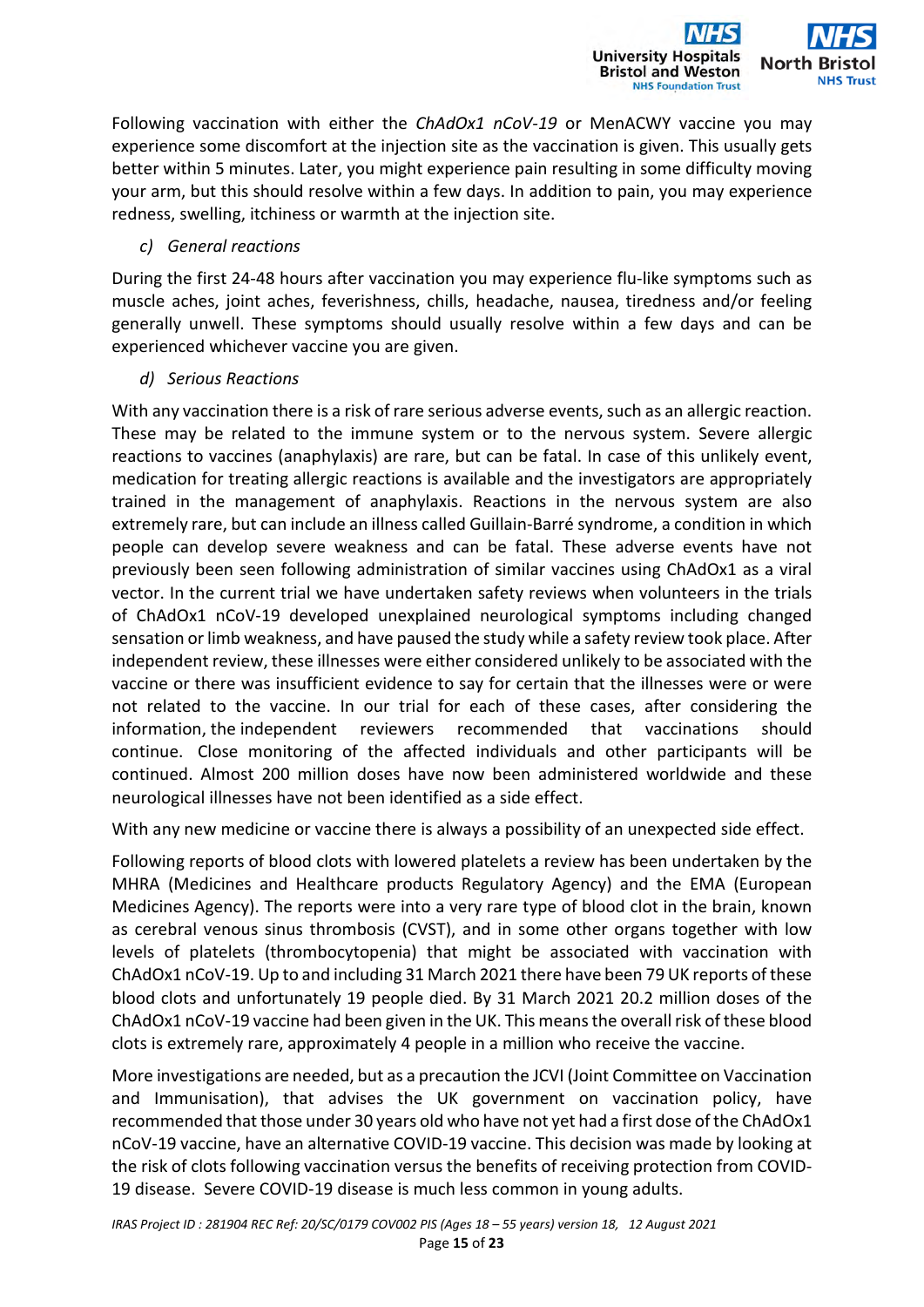

To remain in line with this guidance, participants in the study who are under 30 years and were randomised to the control group will not be offered a first dose of the study vaccine as had previously been planned. Instead they should wait until they receive an invitation for vaccination via the NHS roll out. For those over 30 years of age, ChAdOx1 nCoV-19 vaccine will be offered after unblinding as a study procedure, also in line with JCVI guidance.

The JCVI recommended that second doses of the ChAdOx1 nCoV-19 vaccine should continue, as there were no reports of clots associated with the second dose. So participants who have received a single dose of vaccine, can continue to attend for an Extra Visit B following unblinding.

Updated, 7th May 2021: The latest guidance from the JCVI extends the above and advises a preference for adults aged 30 to 39 without underlying health conditions to receive an alternative to ChAdOx1 nCoV 19.

The full reports released by MHRA and JCVI can be found at the following links:

https://www.gov.uk/government/publications/use-of-the-astrazeneca-covid-19-vaccinejcvi-statement-7-may-2021/use-of-the-astrazeneca-covid-19-azd1222-vaccine-updated-jcvistatement-7-may-2021

https://www.gov.uk/government/news/mhra-issues-new-advice-concluding-a-possible-linkbetween-covid-19-vaccine-astrazeneca-and-extremely-rare-unlikely-to-occur-blood-clots

Additional side effects to be alert for in the 28 days following vaccination are;

- Sudden severe headache that does not improve with usual pain killers or is getting worse
- An unusual headache which seems worse when lying down or bending over, or may be accompanied by blurred vision, nausea and vomiting, difficulty with speech,

weakness, drowsiness or seizures

- New and unexplained pinprick bruising or bleeding
- Shortness of breath, chest pain, leg swelling or persistent abdominal pain

You will be provided with a 24h study mobile number. If you experience any of the above events or become in any way concerned you can use this to contact one of the study doctors at any time. We will ask you to record these symptoms in the E-Diary too.

## Theoretical Concerns – could immunisation with ChAdOx1 nCoV-19 make COVID-19 disease worse?

In the past, experimental vaccines were developed by different research groups against the SARS virus, which is in the same family as the COVID-19 virus and also infects the lungs. In some cases, animals that received certain types of experimental SARS vaccines appeared to develop *more severe* lung inflammation when they were later infected with SARS compared with unvaccinated animals. There has also been one report of this increased disease associated inflammation being seen in a mouse study for a vaccine against MERS-CoV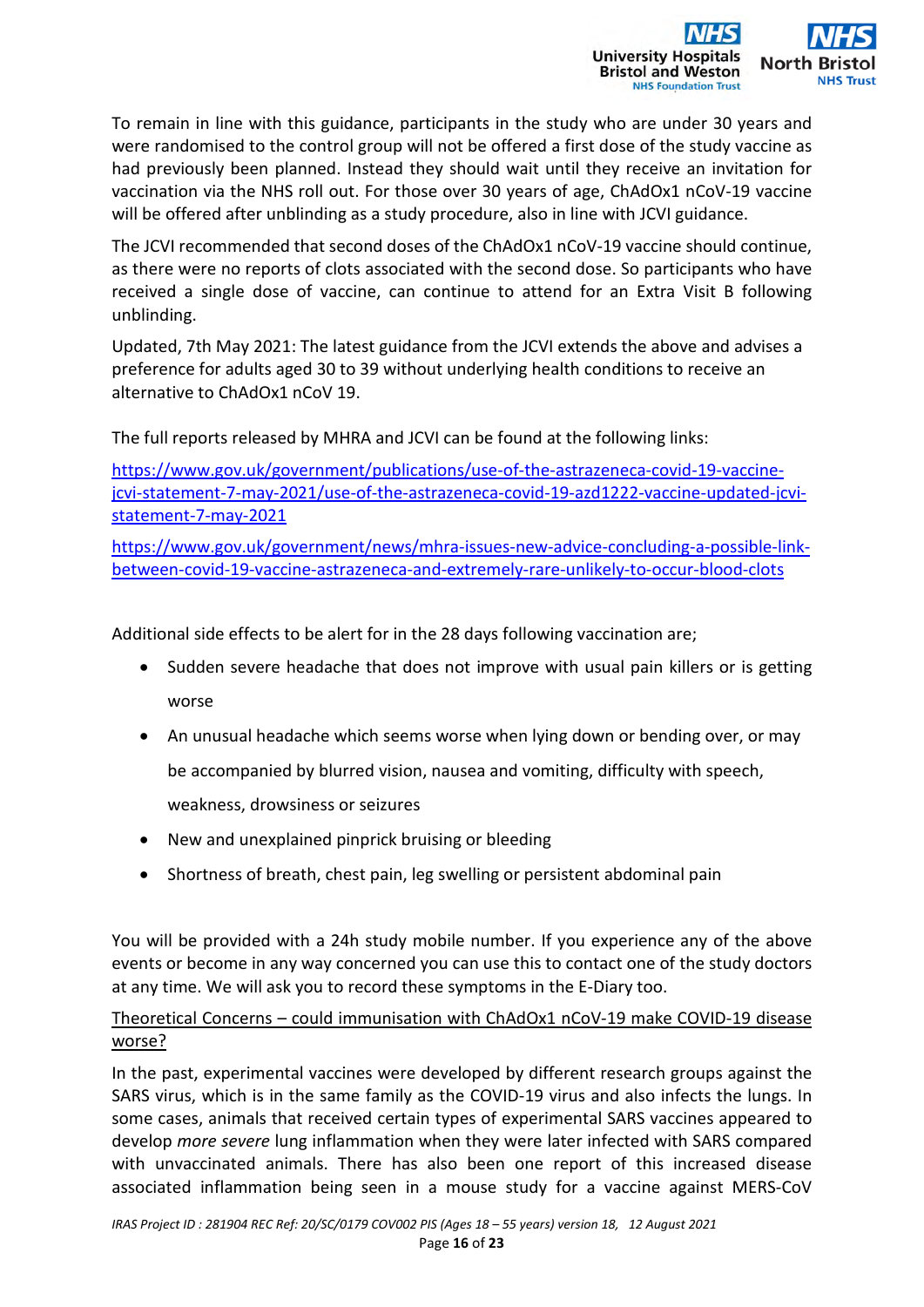

(another related virus) but this has not been observed in any other reported animal studies. These problems were not seen in animal studies with ChAdOx1-MersCoV vaccine, which is very similar to the vaccine being used in this study, when the animals were exposed to the wild virus Studies of the ChAdOx1 nCoV-19 vaccine in animals are currently ongoing but: *we do not yet know whether this could also be a side effect of exposure to the pandemic COVID-19 virus in this COVID-19 vaccine study, whether this effect could occur in humans or whether this might lead to more severe COVID-19 disease in some cases.*

## **What are the advantages of taking part?**

You will not necessarily gain any direct benefit from the trial, but the information gained from the study might help to develop an effective vaccine against COVID-19. If in the future you become exposed to COVID-19, *you should not assume that the vaccine you received in this study will give you any protection against COVID-19*. Participants who receive MenACWY will reduce their risk of meningitis and sepsis caused by group A, C, W or Y meningococcus.

## **What should you do if you believe you may have developed COVID-19 during the study?**

*If you believe that you may have COVID-19 while enrolled in the study then you must immediately inform the study team on 07979110169. Do not attend the clinical trial site unless you have been informed to by the study team.* If you are at all unsure please contact the study team.

When calling to inform the study team that you may have COVID-19 we will ask you to arrange for a COVID-19 test locally. If you have a swab result that is positive for COVID-19 we will ask you to attend a visit within 7 days of the symptoms starting (cough, fever, loss of taste and smell and shortness of breath). At the visit we will use a nose and/or throat swab to collect a sample. We will also be taking a blood sample at this stage for immunology monitoring. Around a week later, you will receive a telephone or video call to review your health. You may be asked to attend for a visit if the study team feel an in person review is necessary.

If you are unwell and unable to contact the study team directly then contact the NHS 111 service or phone 999 if you are severely unwell.

If you have a positive swab performed outside the study or are diagnosed as having COVID-19 disease while in the study then you must contact the study team and should not attend the clinical trial site until the trial team have informed you it is safe to do so. We would also contact you regularly to check your health.

If you are admitted to hospital during the study then you should inform the medical or nursing staff that you are taking part in this trial. We will provide a contact card for you to give to these staff which will have a link to a website for them to fill in details about your admission.

*It is important that you understand that if you do become seriously unwell and need to be admitted to hospital, the standard referral routes within the NHS will be used. Participants will be treated the same way as the general population in this context of the COVID-19 pandemic. We are unable to offer extra medical support outside what is available within the NHS for the general public.* 

## **Will I be paid for taking part in this trial?**

If you are in group 4, 6 or 11, you will not receive any compensation for your time, travel or inconvenience of procedures.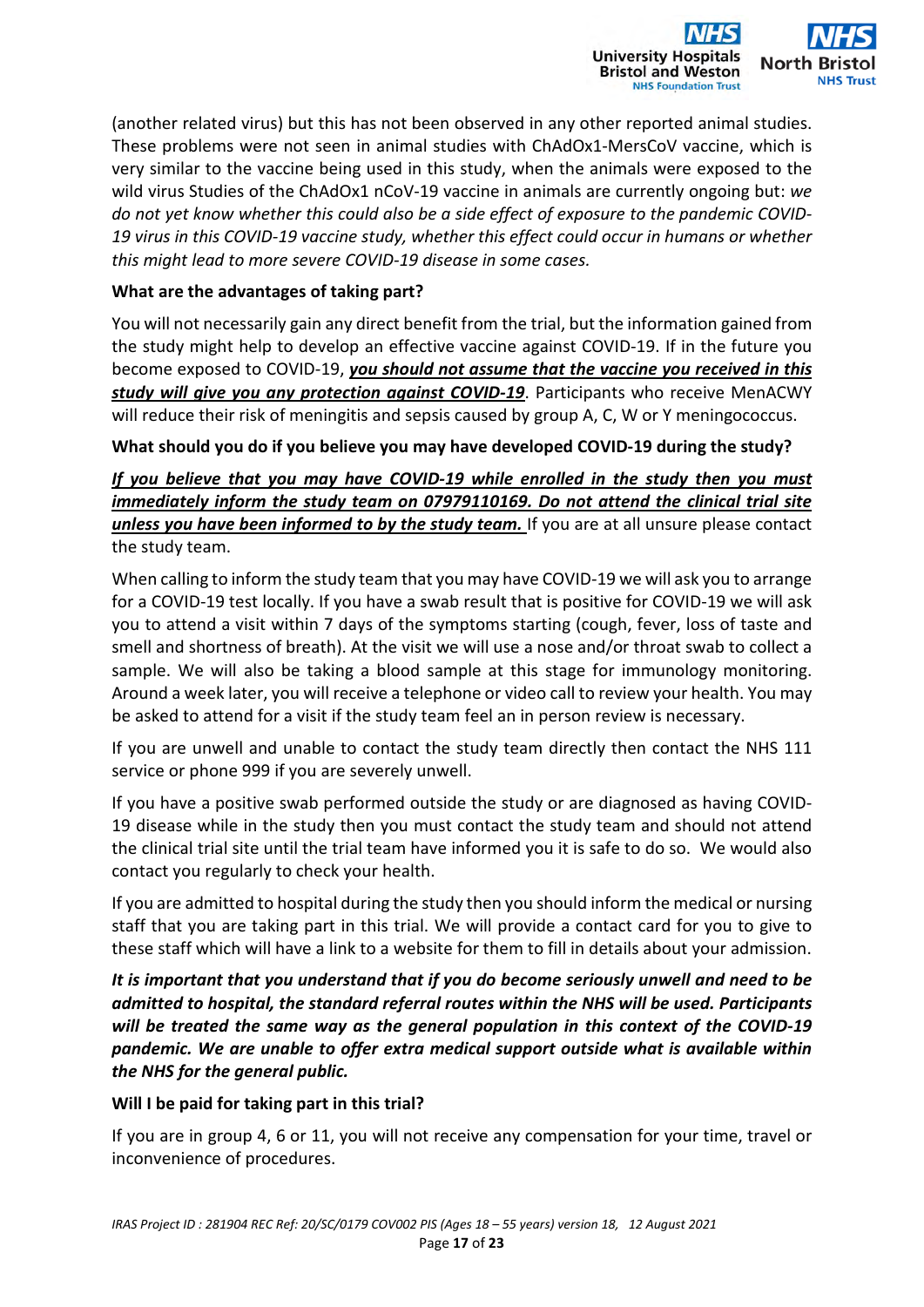

If you are in group 5 because of the intensity of the visit schedule, once enrolled you will be compensated for your time, the inconvenience of having blood tests and procedures, and your travel expenses. The total amount compensated will be approximately between **£390 – £555**.

Trial reimbursement will be made by bank transfer within six weeks of your completion of the trial, so please bring your bank details with you to your screening visit (no cash payments can be made). Should you decide to withdraw from the trial before it is completed, payment will be *pro rata* (you will receive a proportion of the total amount).

## **What if new information becomes available?**

Sometimes during the course of a trial, new information relevant to the trial becomes available. If this happens, we will tell you about it and discuss whether you want to, or should, continue in the study. If you decide to continue to take part, you will be asked to sign an updated consent form. On receiving new information, we may consider it to be in your best interests to withdraw you from the study. Your participation in this study may also be stopped at any time by the study doctor or the Sponsor for other reasons.

## **What will happen if I don't want to carry on with the trial?**

If, at any time after agreeing to participate, you change your mind about being involved with this study you are free to withdraw without giving a reason. If you withdraw we would not usually perform any more research procedures, although occasionally we might need to offer you a follow up visit for safety purposes, for example to check the injection site or a blood result. Your decision will not result in any penalty. Unless you state otherwise, any blood taken whilst you have been in the study will continue to be stored and used for research as detailed above. You are free to request that your blood samples are destroyed at any time during or after the study. If you choose to withdraw from the trial, your standard medical care will not be affected.

## **What if something goes wrong?**

The investigators recognise the important contribution that volunteers make to medical research, and make every effort to ensure your safety and well-being. The University of Oxford, as the research Sponsor, has arrangements in place in the unlikely event that you suffer any harm as a direct consequence of your participation in this trial.

In the event of harm being suffered, while the Sponsor will cooperate with any claim, you may wish to seek independent legal advice to ensure that you are properly represented in pursuing any complaint. The study doctor can advise you of further action and refer you to a doctor within the NHS for treatment, if necessary. NHS indemnity operates in respect of the clinical treatment which may be provided if you needed to be admitted to hospital.

## **Complaints statement**

If you wish to complain about any aspect of the way in which you have been approached or treated during the course of this study, you should contact the research investigators who will do their best to address your concerns by sending us an email to cov002vaccinestudy@nbt.nhs.uk (if attending Southmead) or cov002@uhbw.nhs.uk (if attending Bristol Royal Infirmary). Alternatively, you may contact the University of Oxford Clinical Trials and Research Governance (CTRG) office on 01865 616480 or the head of CTRG, email ctrg@admin.ox.ac.uk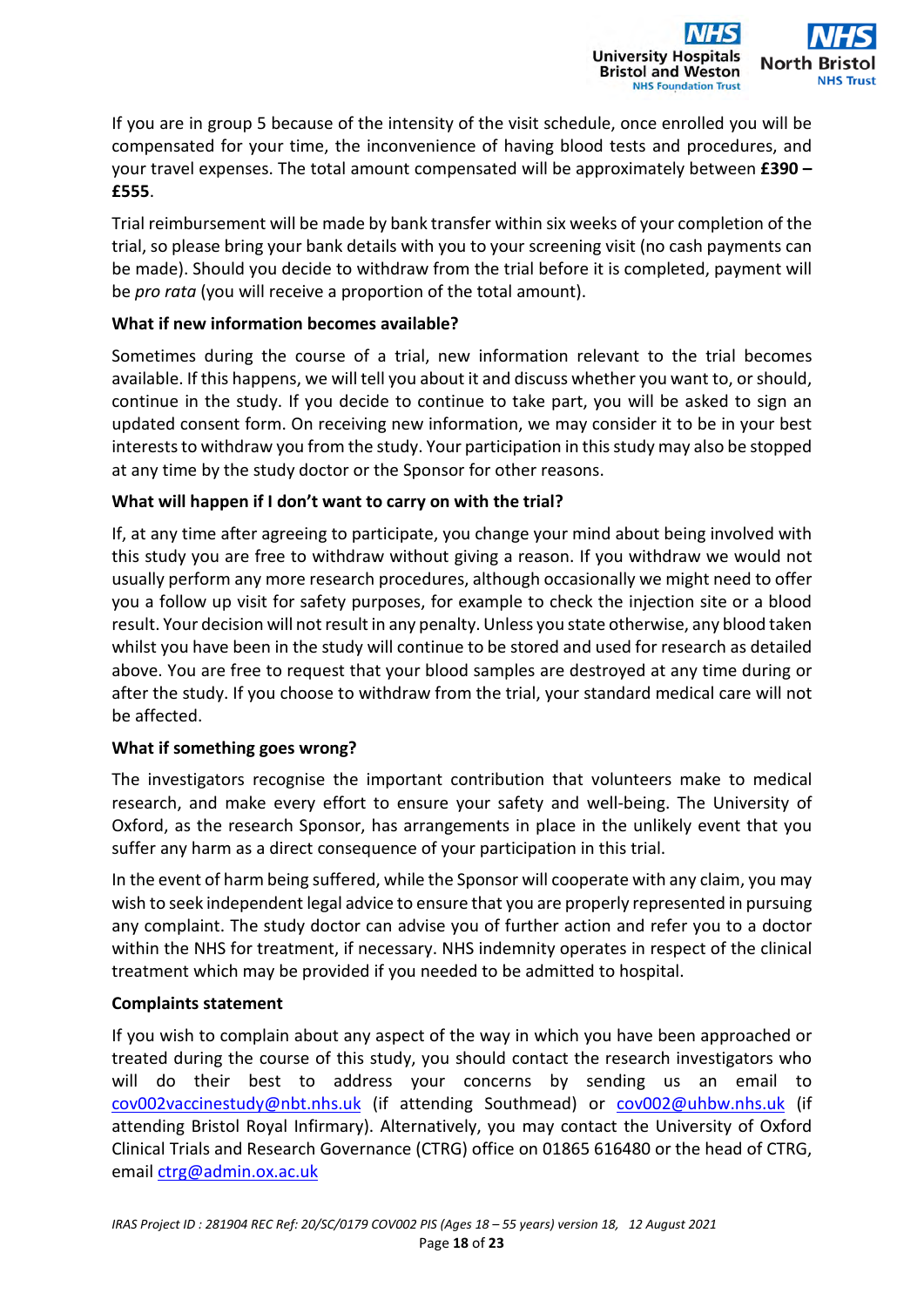

## **Would my taking part in this trial be kept confidential?**

All information that is collected about you during the course of the research will be coded with a study number and kept confidential. The information is available to the trial team, authorised collaborators, ethical review committees, North Bristol NHS Trust or University Hospitals Bristol and Weston NHS Foundation Trust, government regulatory agencies and the Sponsor (University of Oxford), who can ask to access the trial data. Responsible independent monitors may be given access to data for monitoring and/or audit of the trial to ensure we are complying with regulations. They are bound by the same confidentiality rules. The electronic diary is sent to you by email to complete online. Your email address will be stored on a secure University of Oxford server, access to the diary system is password controlled and only study site staff and sponsor IT management can view the email address.

Samples collected using home swab kits may be processed at laboratories within and outside the UK, as determined by the community testing programme. These processing laboratories receive only the swab and barcode label; your personally-identifiable Information is not shared with these laboratories. The laboratories provide a test result for the barcode to an NHS database (NPEx (National Pathology Exchange)) and this result is recombined with your personally-identifiable information by NHS Digital.

NHS Digital provide your results along with personally- identifiable information to the Sponsor (University of Oxford) who will match this with personal data including identifying contact information sent to them by your hospital/clinic in order to centralise the processing of weekly surveillance results.

If you have a positive swab result for COVID-19 during the course of the study then the Public Health Authority will be notified as COVID-19 is a "notifiable disease" and this is legal requirement in the UK. This may mean your personal information (test results, name, contact details) from your health records will be shared with Public Health either by the processing lab or the study site. You may also be contacted by the NHS Test and Trace service.

If you consent to collect a stool sample when required; the stool sample (in an anonymised form) will be collected from you by a courier and processed in a laboratory by International Health Management Associates (IHMA), an accredited central laboratory. The sample will then be shipped for analysis by Astra Zeneca in a laboratory in the US. You would need to provide your name and address to the courier company.

Every effort will be taken to maintain confidentiality. Information about you may be stored electronically on a secure server, and paper notes will be kept in a key-locked filing cabinet or restricted access office at Southmead Hospital or the Bristol Royal Infirmary or at the Centre for Clinical Vaccinology and Tropical Medicine (CCVTM), University of Oxford. Trial results will be published in a scientific journal but nothing that could identify you will be included in any report or publication.

#### **What will happen to my data?**

Data protection regulation requires that we state the legal basis for processing information about you. In the case of research, this is 'a task in the public interest.' The University of Oxford is the data controller and is responsible for looking after your information and using it properly.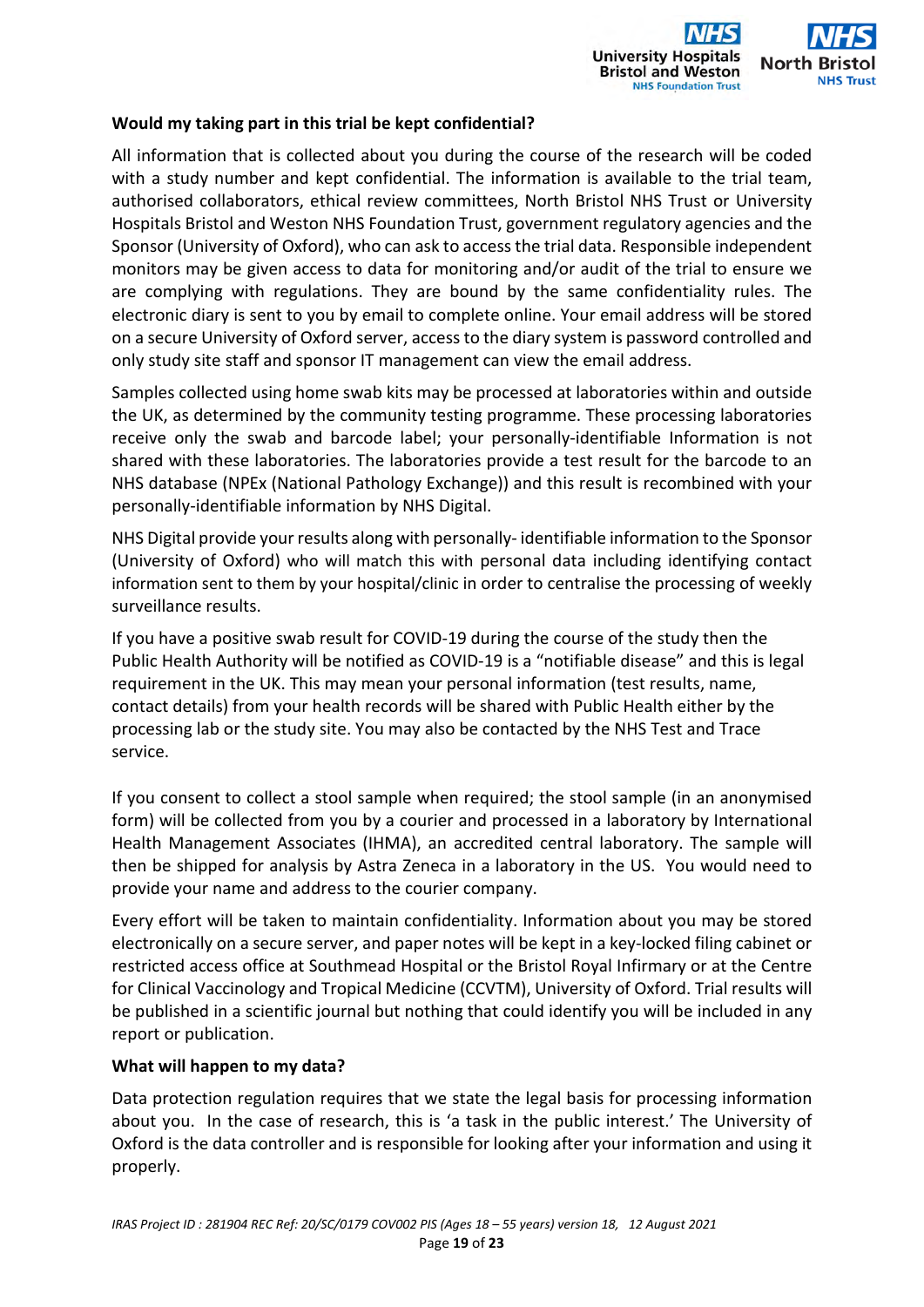

We will be using information from you and your medical records in order to undertake this study and will use the minimum personally-identifiable information possible. We will keep identifiable information about you such as contact details for a minimum of 5 years after the study has finished. The need to store this information for longer in relation to licensing of the vaccine will be subject to ongoing review. De-identified research data will be stored indefinitely. If you have agreed that samples can be retained for future research then your personally identifiable information will be kept with restricted access solely for the purposes of sample management for a minimum of five years after the last sample has been either used or disposed of in order to meet regulatory requirements. Samples will be provided for future research only in a form that does not identify you.

We store research data securely at the University of Oxford indefinitely following removal of identifiable information. If you agree to your details being held to be contacted regarding future research, we will retain a copy of your consent form until such time as your details are removed from our database but will keep the consent form and your details separate. The study team will use your name and contact details, to contact you about the research study, and make sure that relevant information about the study is recorded for your care, in relation to your health during the study and to oversee the quality of the study.

If you are diagnosed with COVID-19 during the course of the study your personal information (test results, name, contact details) from your health records will be shared with Public Health either by the processing lab or the study site. You may also be contacted by the NHS Test and Trace service.

At the completion of the study, unless you consent otherwise (e.g. if you request to be informed of other trials), your personal details will not be used to contact you other than exceptional circumstances concerning your safety. If you consent to take part in another study carried out by Southmead Hospital or the Bristol Royal Infirmary, personal information and medical information including blood test results may be accessed to avoid unnecessary repetition.

Group 5: Your bank details will be stored for 7 years in line with university financial policy.

Data protection regulation provides you with control over your personal data and how it is used. When you agree to your information being used in research, however, some of those rights may be limited in order for the research to be reliable and accurate. Further information about your rights with respect to your personal data is available at: https://compliance.web.ox.ac.uk/individual-rights

## **Involvement of the General Practitioner (GP)/Family doctor (GP)**

In order to enrol into this study, you will be required to sign a form documenting that you consent for us to contact your GP. This is to inform them that you are interested in being involved in the study, and to check there are no medical reasons that they are aware of that would make your participation inadvisable. Your GP may be asked to share information about your medical history and give access to any other medical records as required. The researchers will not enrol you in the trial if your GP has relevant concerns about your eligibility or safety. We will write to your GP to let them know about your enrolment and study completion status, so they can update your medical records accordingly.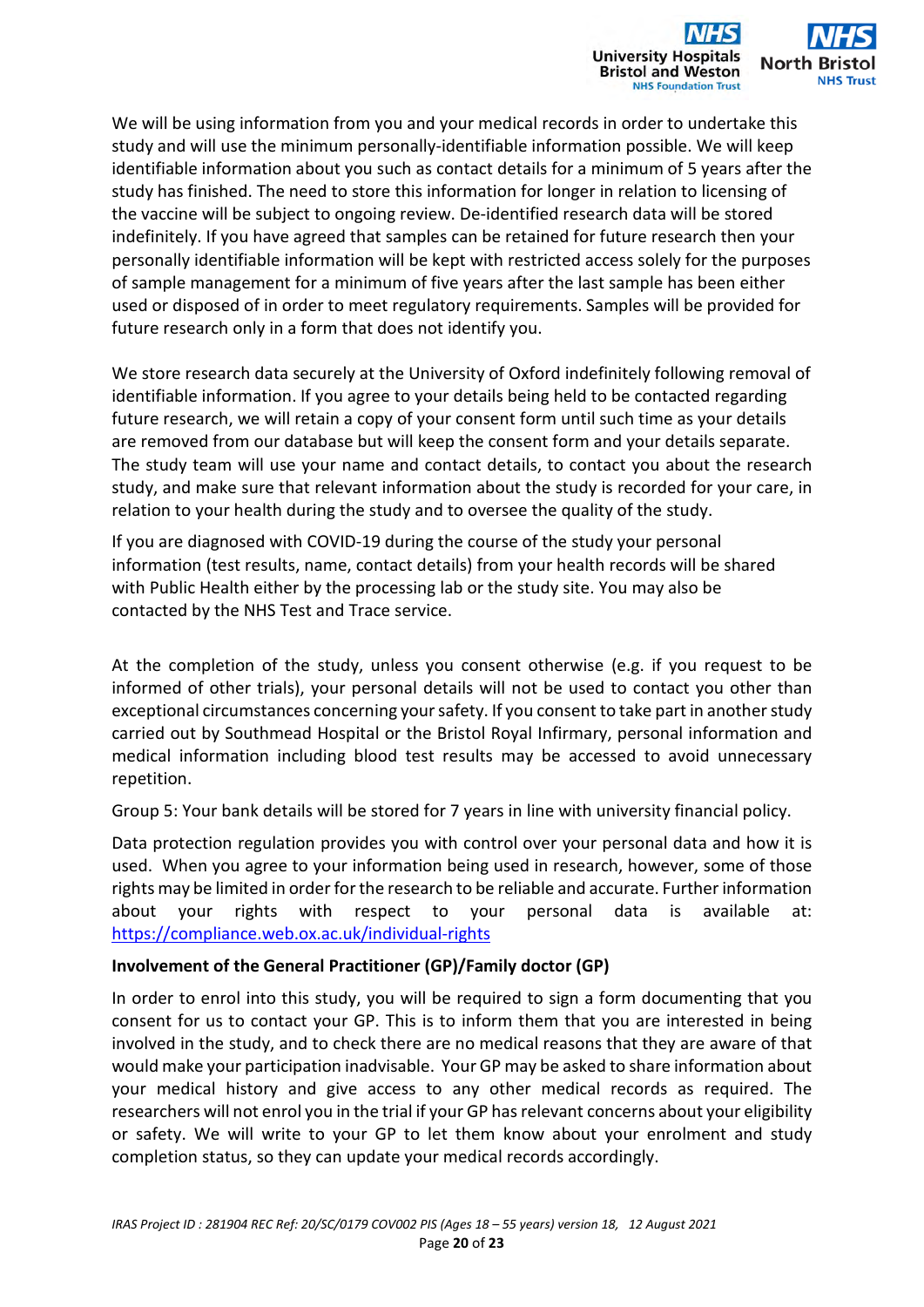

If you have up to date copies of your medical records or GP summary records please bring these to your screening visit.

## **What will happen to any samples I give?**

If you consent, some of your leftover blood samples can be stored and used for future infectious disease or vaccine-related research. This is optional; your participation in this study will not be affected by your decision whether to allow storage and future use of your leftover samples. Upon your request at any time, your remaining blood samples will be destroyed.

To avoid repeat testing, if you are not enrolled into this study and you apply to enter another study conducted by the North Bristol NHS Trust or University Hospitals Bristol and Weston NHS Foundation Trust based at Southmead Hospital or the Bristol Royal Infirmary, the results from your screening visit blood tests may be used to determine whether you are eligible for the trial you applied for.

Your study samples will be analysed in the Southmead Hospital or Bristol Royal Infirmary laboratories, Oxford University research laboratories or other specialist laboratories. Other tests to look at the response of your body to the vaccine or to COVID-19will be done with collaborating laboratories in the UK and in other countries, including the United States. Any samples or data sent to them would not include information that identifies you.

Your weekly swab tests for COVID-19 will be performed in partnership with the Department of Health and Social Care national community testing programme.

## **Will any genetic tests be done?**

We may do genetic tests on your blood samples to look at the patterns of genes that regulate your own individual immune response (these are called Human Leukocyte Antigen genes). Doing this helps us to work out which aspects of the immune response to vaccines are due to genetic differences between individuals. We may also look at the expression of certain genes which relate specifically to the immune response to COVID-19, but no genetic tests concerning diseases or conditions other than COVID-19 and other vaccine related responses.

## **What will happen to the results of the research study?**

The results of this research study may be presented at scientific meetings or conferences and published in a scientific medical journal. This may not happen until 1 or 2 years after the study is completed. If you contact the researchers in the future, you can obtain a copy of the results. You will not be identified in any report or publication.

The de-identified data from this study will be shared with the collaborating partners who are organising and funding this research work. Data from this study may be used to file patents, licence vaccines in the future or make profits in other ways. You will not be paid for any part of this. Data from this study may be used as part of a student post-graduate degree, for example a MD or PhD.

## **Taking part in future vaccine-related research**

With your consent, we would like to keep your contact details after your participation in this study is complete, so we may inform you of opportunities to participate in future vaccinerelated research. This is entirely optional and your participation in this study will not be affected by your decision to allow or not allow storage of your contact details beyond your participation in this trial.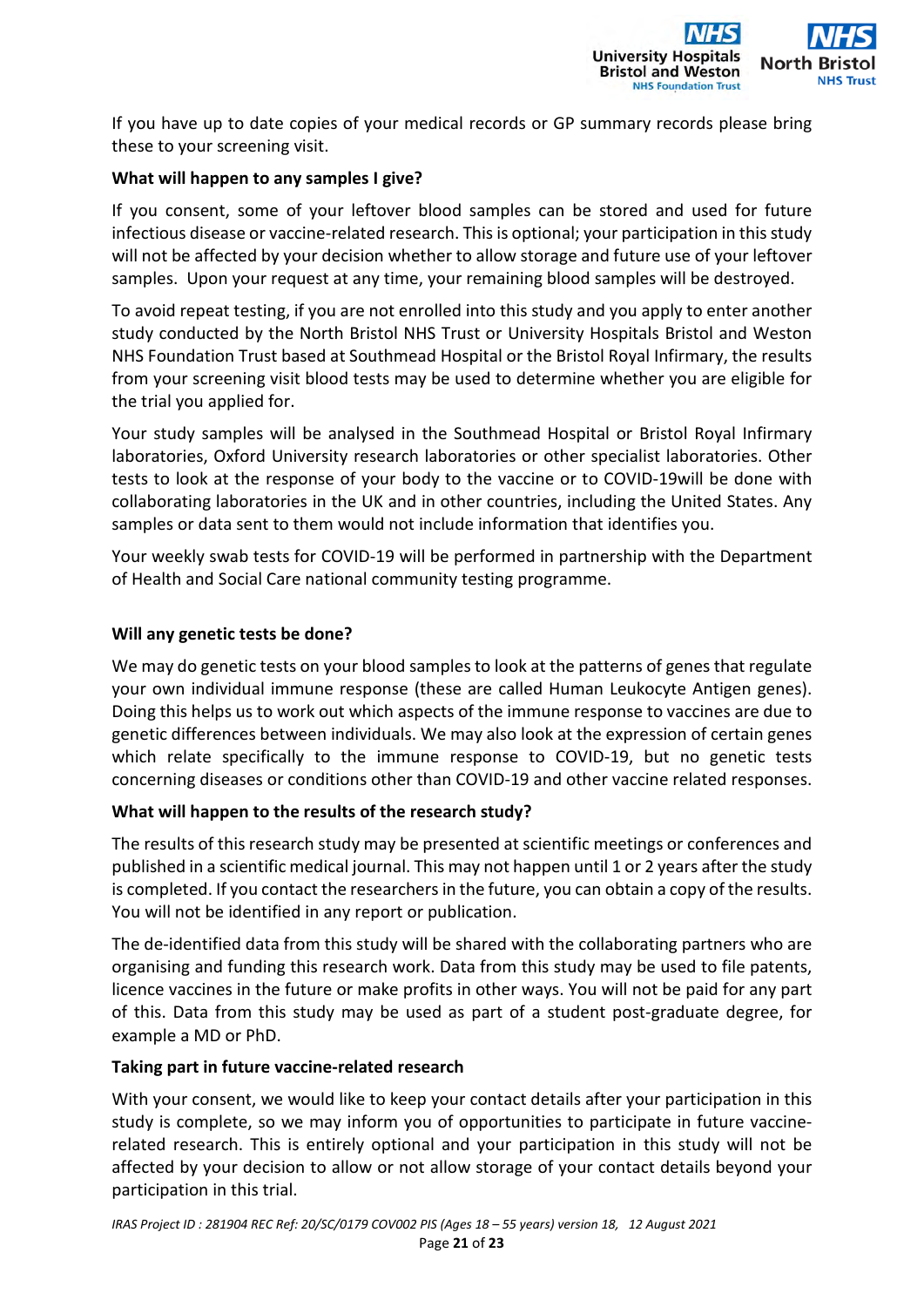

Your details will be stored electronically on a secure server and only authorised individuals at Southmead Hospital or the Bristol Royal Infirmary will have access to it. We will not, under any circumstances, share your contact details with any third-party institutions without your permission. Being contacted does not oblige you to agree to take part in future research and you can ask us to have your contact details removed from our database at any time.

## **Who is sponsoring, organising and funding the research?**

The study is organised and sponsored by the University of Oxford. The study is funded through financial support to the University of Oxford from the National Institute for Health Research (NIHR), which is a UK government funded research agency. Funding for analysis of some exploratory objectives has been received from AstraZeneca. Neither your GP nor the researchers are paid for recruiting you into this study.

## **Who has reviewed the study?**

This study has been reviewed by the NHS Research Ethics Service (RES) – South Central – Berkshire and has been given a favourable ethical opinion. The Medicines and Healthcare products Regulatory Agency (MHRA), which regulates the use of all medicines in the UK, has reviewed the study design and has granted permission to use this unlicensed vaccine in this clinical study.

## **Further information and contact details**

If you have to relocate during the course of the study and would like to continue taking part, it may be possible if there is a study site nearby that are able to perform the remainder of your study visits. If this were the case we may transfer copies of your research notes including consent forms. The responsibility for your continued care in the study would be transferred to the new study site.

We hope this information sheet has answered all of your questions. If you would like further information about participating in research please visit the following website: http://www.nhs.uk/conditions/Clinical-trials/Pages/Introduction.aspx. For independent advice about participating in this trial you may wish to contact your GP. If you would like to speak to one of our team members to discuss any aspect of this trial or **if you are interested in taking part in the study, please contact us**:

|                          | <b>North</b><br><b>Bristol</b><br><b>NHS</b><br>(Southmead)                | Trust University Hospitals Bristol<br>and<br>Weston NHS Foundation<br><b>Trust</b><br><b>Bristol Royal Infirmary)</b> |
|--------------------------|----------------------------------------------------------------------------|-----------------------------------------------------------------------------------------------------------------------|
| Daytime<br><b>Number</b> | Contact   0117 414 9330                                                    | 0117 923 0000 (please ask for the<br><b>COV002 Study Team)</b>                                                        |
| Email                    | cov002vaccinestudy@nbt.nhs.uk                                              | COV002@uhbw.nhs.uk                                                                                                    |
| <b>Address</b>           | Southmead Hospital<br>Westbury-on-Trym<br><b>Bristol</b><br><b>BS105NB</b> | <b>Bristol Royal Infirmary</b><br><b>Upper Maudlin Street</b><br><b>Bristol</b><br><b>BS2 8HW</b>                     |